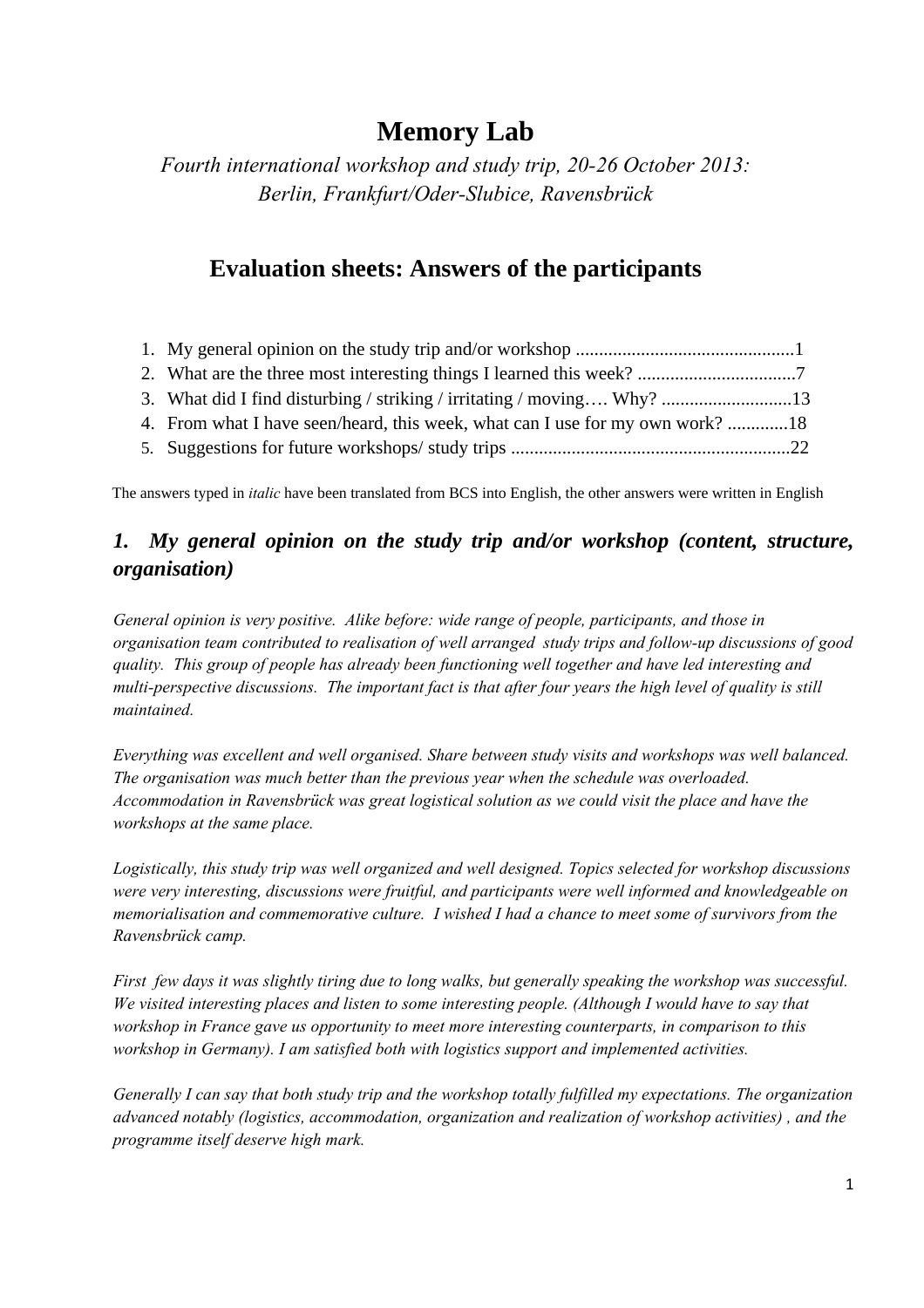*Study trip was well designed and conceived. Content was of good quality and organisation was good. Structure of the trip itself and workshops maybe could have been slightly different, as 3 full days in Ravensbrück were strenuous for me.* 

*Extremely well organised study trip. We saw memorials dealing with different events and topics and different periods. Workshops have been maybe slightly too intensive, as the last day it was obvious that almost all participant were worn out.* 

*As each year, this time also, the study trip and workshop coincided with the time we in Prijedor had many activities and lots of work. In addition to having relaxed from regular activities, I had a chance to visit extraordinary places, so I am taking with me deep impressions. The workshop was extremely well organised. We all were warmly welcomed. I am sure this was very useful for all of us coming from Bosnia. I would like for everyone dealing with memorialisation in our country to get the same experience.* 

*Very useful, alike the last study trip. It is important that new people dealing with different aspects of memorialisation joined the group. Places we visited are interesting from different aspects; each of them is comparable with the Balkans situation and examples at several levels. Discussions were OK, although something drifting away from the focus. Like the last time, organisation was excellent.* 

*Generally, I find the organisation of the study trip was very good. The first two days were particularly interesting. Visit to Stasi prison was useful in spite the fact that the guide was an amateur, and therefore we were listening more to his opinion and his position than his experience. However, it was not a total waste of time, as it confirms once again that all the people do not think alike, and that everyone has own understanding of historical events. I was particularly moved by the Anne Frank Centre, as it follows her destiny from her birth and provides information of events that were taking place along with her childhood. Visit to the Berlin Wall, was a kind of time travelling for me. Visit to Frankfurt and Slubice was totally different in comparison to the visit of the previous day and my opinion that Germans have gone a long way in dealing with the past has slightly changed after this second day visit. Ravensbrück definitely was the most remarkable site, not only because of exhibitions, but because level of preservation of the memorial given the circumstances. The same time I think that 3-day visit is too long, and that meeting a historian or a survivor would contribute to overall impression. I've got a feeling that after three days my impressions were changed!* 

*I think we have continued to work in a good manner, and to be on the right path. Alike the previous workshops, organisation this year was at the high level. Intention was to show as much as possible to the participants and provide new information and knowledge and encourage exchange of experiences and knowledge amongst the peers from different countries.* 

*Generally, I think that both study trip and the workshop were well organised and everything functioned very well. The only complaint I have is related to the first day in Berlin when for a short period of time we visited so many places, so it simply was too much information for me for one day. We had enough time in Ravensbrück to visit and see all locations and exhibitions, however the time we spent there was not sufficient for in-depth investigation and research of this place and historical event related to it. Visit to Frankfurt and Slubice and exploration in groups, was well designed, but poorly realised and we did not receive enough relevant information there.* 

*Very good concept with well balanced share between study visits and reflections and group discussions. Interesting choice of locations that we visited and opportunity to make comparison between Berlin and*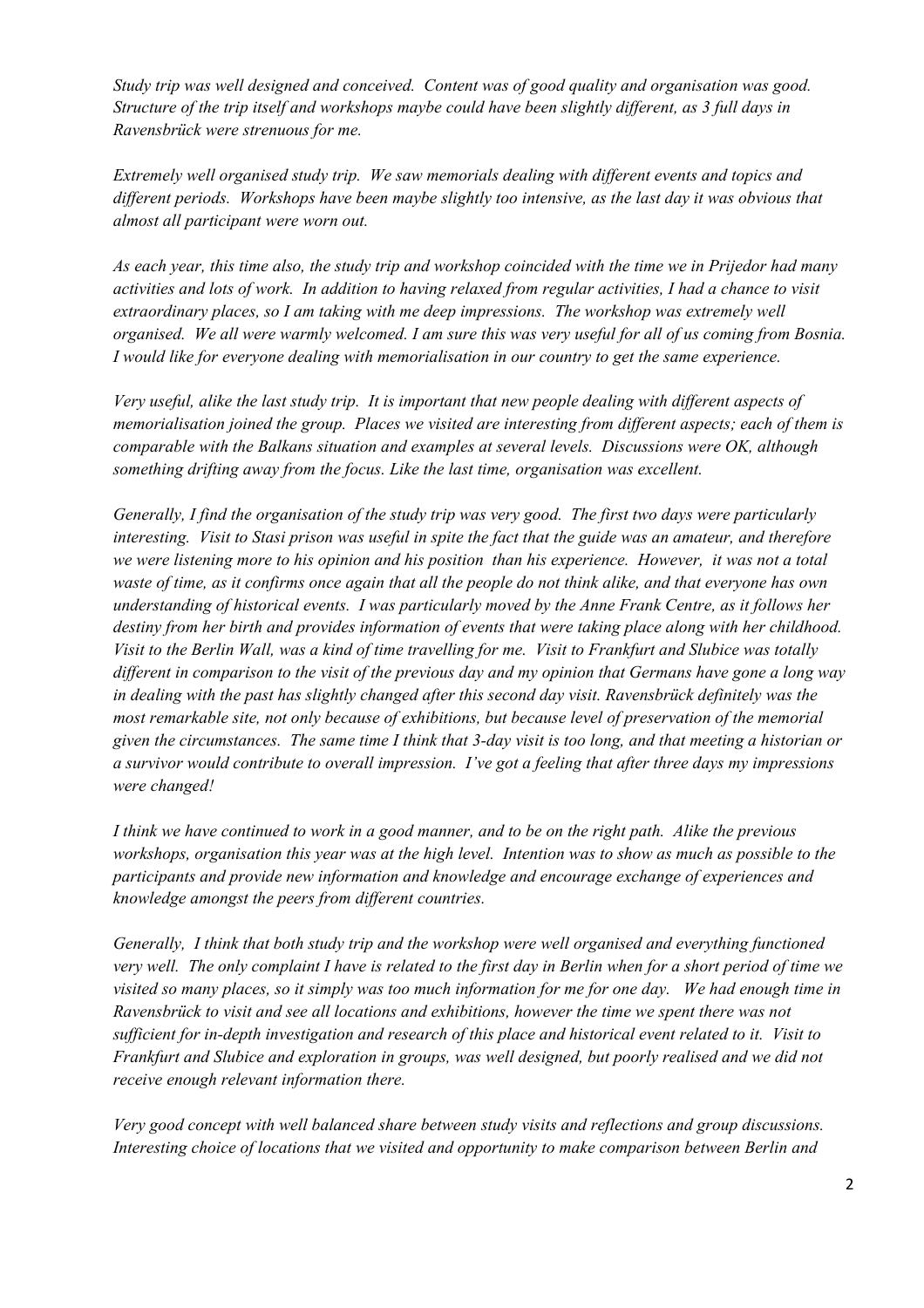*province. 3 days in Ravensbrück – total privilege and chance for in-depth investigation of the site. Group was huge, but it was not a problem. On the contrary. The last day could have been little bit better structured (although in my experience the last day is always somehow "lousy and pushy"). Logistics – very*  well organised, without any problems. All in all, I am heading back home tired, with lots of insights, ideas, *questions. I am happy that I was part of this study trip.* 

*I found this study trip very useful. It was relevant for my work, my interests and me personally. I see it as a great privilege that I had opportunity to spend some time in place, such as Ravensbrück. Naturally, visiting Berlin's memory places was useful as well, and Anne Frank museum in particular, where we had a chance to see very concretely and right on the spot how educational activities have been carried out, which was my primary interest. Maybe (with exception for the Anne Frank Museum) I lacked to see more clear/concrete presentation of educational work in museums we visited, and information on whether there are educational programmes at all, or just discussion. What are educational activities and what are the models applied?* 

*A situation in which all of us were in position to learn and reassess own memorialisation processes, memorialisation processes of other countries, but also one another.* 

*- Dealing with the past flows with a different dynamics and serves different needs of a community , or certain groups. Therefore the contrast between Berlin - Frankfurt/O, Slubice is very important. - it is very good to get acquainted with open air exhibition concepts in context of dealing with the past, (Bernauer Strasse, Ravensbrück). In the Western Balkans educational programmes but also communication between people is quite authoritative; monolog-like.* 

*- Exchange of opinions with participants from the neighbouring countries and some more distant countries helps one to self-evaluate and crystallise where are we at; how far did we get; what functions well, and what needs to be changed.* 

*I am satisfied with the offered program and selection of locations we visited. I think we successfully made plans for future activities.* 

*In my opinion the study tour organisation and implementation was great. Selection of locations and raised topics really enable wide overview of all issues related to memorialisation culture in Germany and opened many learning possibilities, and also for better understanding of cultures and memory policies on the Balkans. Workshops were well organised too; with more specific questions and results than previous years. (it seems so to me)* 

*Extremely successful trip, both for what we have seen and for brilliant contacts with people, good atmosphere and excellent ideas that have been exchanged.* 

 Content wise, this workshop & study trip has again given me valuable insight, offered me new perspectives and enriched me personally & professionally. I had not expected to learn so much new things about Germany. - The structure was nicely built up giving us multiple perspectives on Germany's past and present. There was sufficient free time to exchange and relax, but also to discuss and reflect. The organisation was great. – it was nice that every part of the workshop was organised by a specialist and in Ravensbrück obviously perfect organisation of our stay.

Study trip: well organized. It is good we had chance to visit different places and learn about different approaches to culture of memory, and how different historical periods are addressed within this topic in different parts of Germany. It would be better if we had more time to reflect on things we saw and learned in Berlin. - The discussions were also interesting point, especially because we had opportunity to choose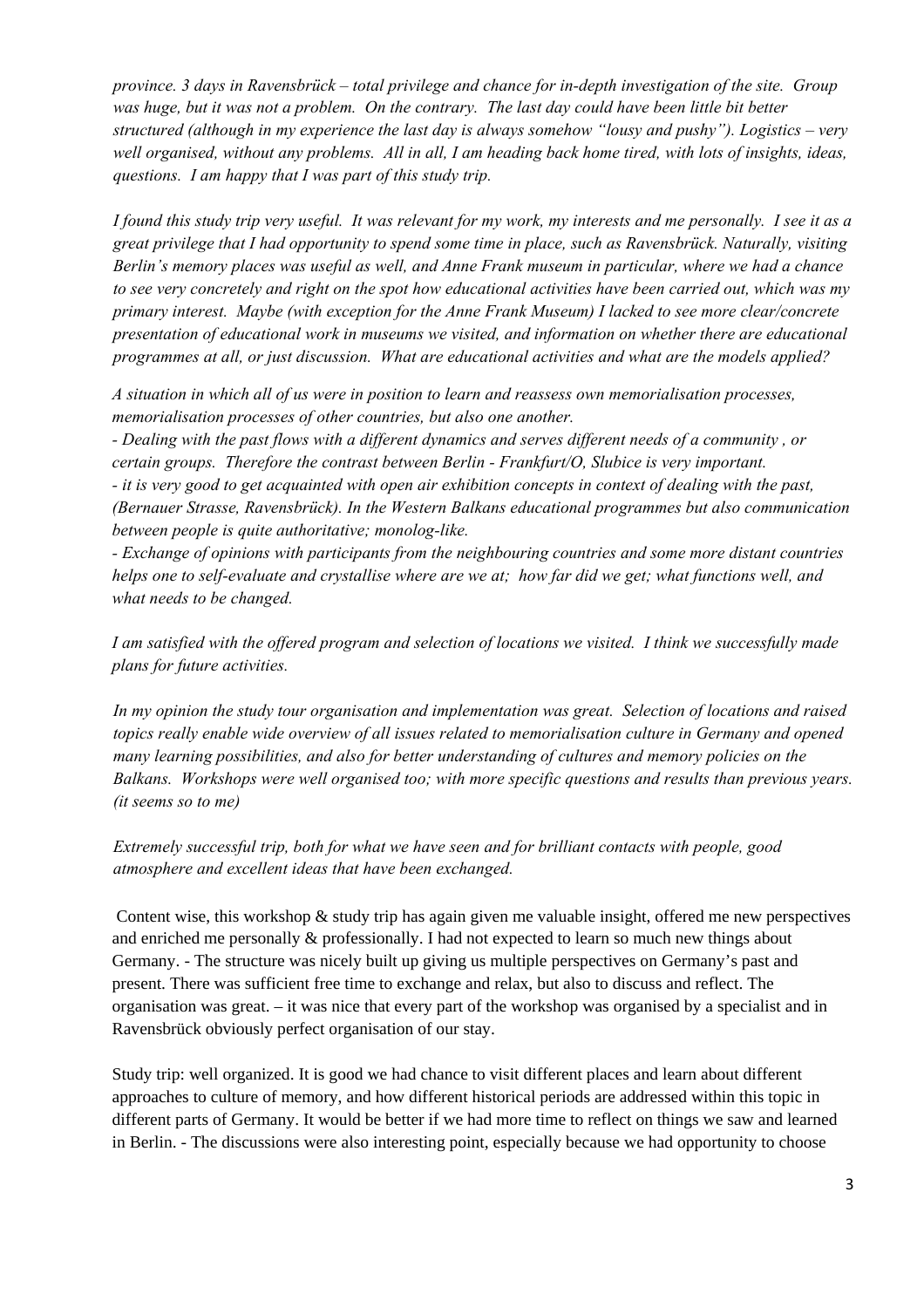ourselves the discussion topics that we found most interesting. It would be useful if we had more discussion about the Memory Lab itself and the way it is going to develop in future.

The study trip was very well organized. I was impressed by the amount of things and content which was included. It was all very relevant and interlinked with the overall topic and purpose of the Lab. I believe that coordination was a huge challenge but to me it seemed that everything was prepared well in advance. Spending 4 nights in Ravensbrück seems too much. I realize the importance but to me personally it was hard spending time here knowing the history of the place. I also expected to see some of the most obvious memorials, but I am glad that those presented in this study trip were showing us a different picture and another side of 'reconciliation'. Good job on everything!

Study trip: Berlin full of impressions and reflexions,

Frankfurt Oder/Slubice gave an idea that not everything is that elaborated in "Commemorative culture" in Germany.

Ravensbruck- no comment, because I work there(anonymously)

Workshop content well prepared, good organisation, sometimes quite a bit unstructured

I find very interesting and positive that each year the program is including new approaches: for example the discovery of Ravensbruek didn't start with a overview-lecture, but with the self-exploration of the site, and by staying three days within a Memorial site we could step by step discover and explore more and more layers and dimensions of the place. The fact also that we stayed in a youth hostel which has been established in the former houses of the SS-guards, together with the contrast between the beautiful landscape and weather and the horror of the past, created the necessary disturbances for going deeper in the reflexion on what we are talking about, what we are seeing and what we are doing.

Study trip: the content of the study trip was rich. The visits in Berlin were very interesting but it is a challenge to visit 4 memorials in one day. I would have needed more time for each one. As it has been said during the workshop, it was disturbing to visit Hohenschönhausen. I was really looking forward to this visit and it was worth it but it was disturbing to have an eye-witness as a guide. However, the 4 memorials were really worth a visit.

Frankfurt Oder and Slubice were very interesting. It was very useful to start with a lecture about the history of the town and to discover the place and its different actors afterwards.

Workshop: really well organized and very interesting topics. Also this year, as we got to know each other and we already had many discussions over the years, I think we saved a precious time.

 Once again well planned and organised. The participants didn't have to worry about anything. The evening program was better (lighter) this year. I especially liked that both days of the study trip each had a different subject (Stasi- WWII).

As every year, I found out that study trip/workshop is improving in all above-mentioned points. As group, we have become more coherent, already working on joint projects, as outcome of 'Memory Lab'. However, the study trips had become well-thought, structured and focused on particular topics/segments of history moments. As per organization, I think that the coordination body headed by Nicolas and administratively managed by YIHRBH, had already become 'a dream-team', capable to handle over 40 people in any sense.

In general, I would say that I am full of impressions, ideas and thoughts after the study trip so as all, I find it very inspiring. - There were quite a lot of different subjects, we were talking about, so sometimes the discussions did not get to the ground of the theme, but this also made the content so diverse, what I liked a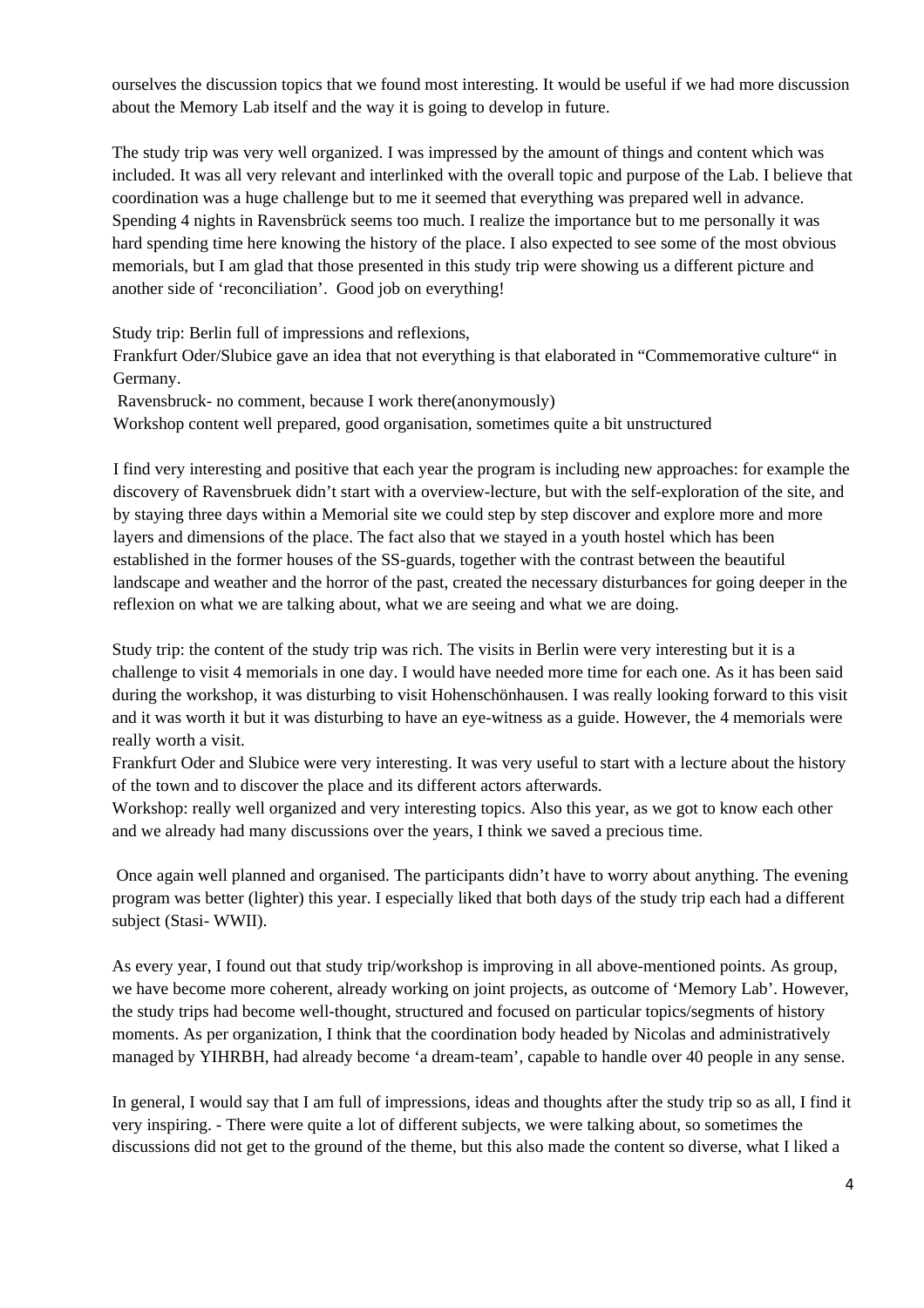lot. - I can't complain about the organisation, it was all managed very well. From time to time, I found the daily agenda too strict, e.g. I can hardly remember what we've done at the Otto-Weidt - Blindenwerkstatt, because it was just too many topics this day. Sometimes I would have liked a clear separation between the 'historical' and the 'what are we going to do with this' perspectives.

The study trip and the workshop were very well organised. We had the opportunity to explore different periods, with different media (lectures, visits, self exploration...) and various persons. It is also interesting that the group is in evolution, with new participants so the team made efforts (list with photos, badge names ...) in order we could know all the participants.

Very well balanced program: Berlin/Frankfurt/ Ravensbrück, which has allowed me to have a very good overview of memory places in Germany.

The quality of the visits as well as the top level of the places visited have impressed me. The organisation was very good. Accommodation in Berlin OK, with good connection to Berlin Centre. The Venue in Ravensbrück was perfect: accommodation  $1<sup>st</sup>$  Class and meals really great. The seminar was well structured and the working groups have been very fruitful.

The content was very good: interesting was the diversity of visited historical places and to chose them from different periods (GDR-history, NS-history). Concerning the structure it was good to have enough time to study and discover the Memorial of Ravensbruck. - The organisation was perfect, and also very good was the flexibility to change the programme in the afternoon of the second day in Ravensbruck. I estimated very much that it was possible to concentrate on some aspect of history shown in the memorial (for example exhibition of perpetrators). - Excellent was the atmosphere and the working together in our group. Discussions were nearly always fully interesting! The exchanges are important and with experience. A lot of thanks for this engagement and the organisation of the event: it was particularly good!!!

The structure of study trip- workshop is absolutely great. It functioned very well. I arrived Monday lunchtime, and I found the afternoon around the Berlin Wall Memorial very interesting. But I would have liked to take the opportunity to get more deeper in the difficulties and challenges of present and management of remembrances from DDR and BRD. Here I had a feeling that DDR people were more included as witnesses and as taking part in conception of this memorial.

In Frankfurt Oder we really run after the time and it was frustrating. I did not understand the choice of the Kleist museum as it was not very clear for me: was it supposed to show us a common past even if it is not the case? We would have needed some explanations.

Ravensbruck was for me very strong and well thought. The atmosphere created by the memorial site and the welcoming team was full of sensitivity, humour and *"bienveillance* ". I very much appreciated that. Concerning the practical organisation I have nothing to say except . Bravo".

In general, I appreciated this trip and workshop a lot. It is of huge value to visit memorials and stay on such a site like Ravensbruck with a group like this: able to have empathy, eager to critically assess the site, willing to share impressions and flexible for amendments (what is not given with such a big amount of people and a tight schedule normally)

More in particular, I felt it would have been helpful to have a reflection round also at the end Berlin day. And to have more time for the session on how do we feel on a former concentration camp site for several days. Maybe the emotional impact of sites like this is underestimated by the organiser. The combination of visiting Berlin as a kind of memory hub, then Frankfurt-Slubice as memory desert and finally Ravensbruck as a memory labyrinth was well conceptualized. I hope it became transparent that what is going on in Berlin is in no way representative for memory culture in Germany. - Practical hint: offer a buffet for the first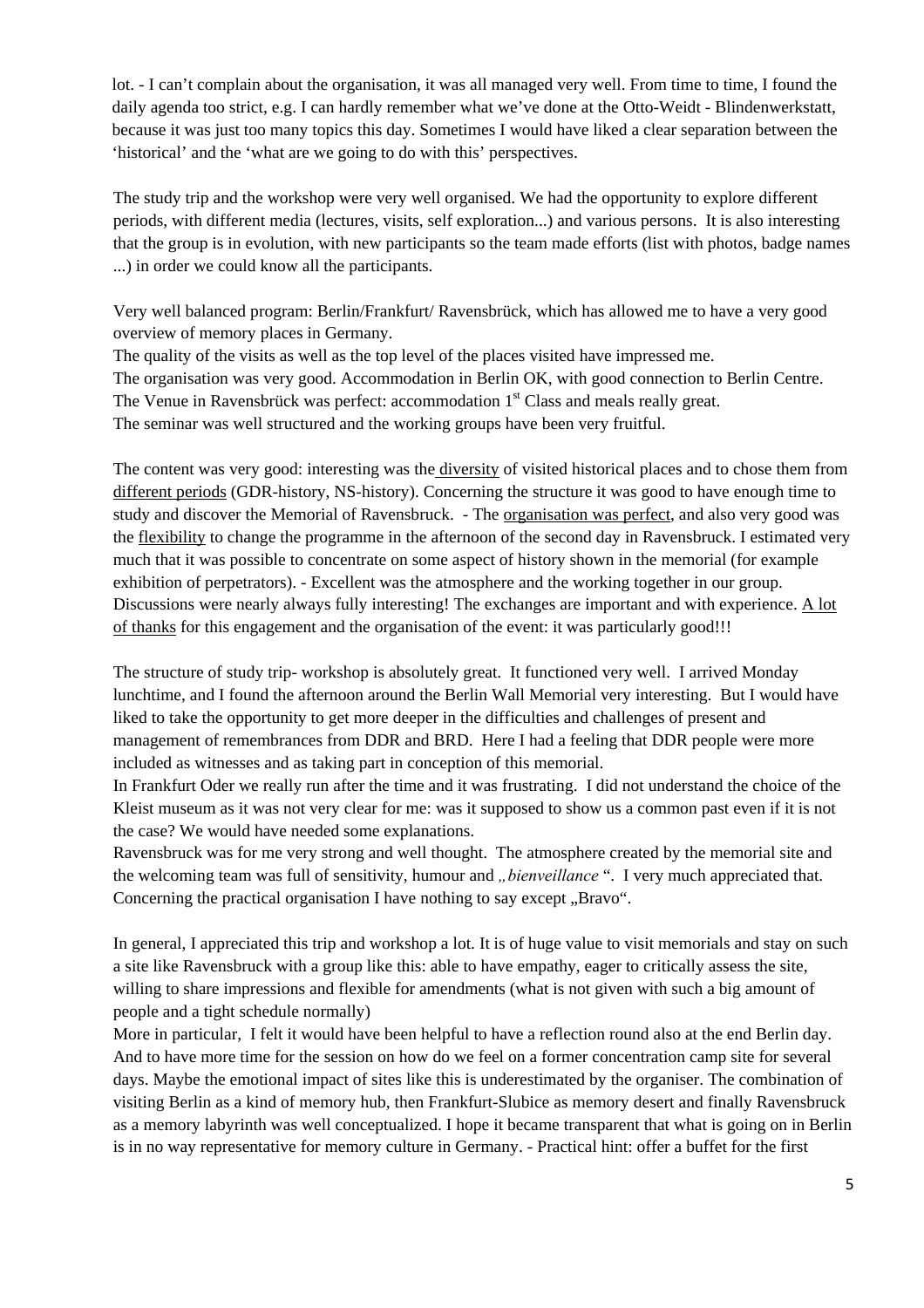evening diner to be more time flexible. People are tired after long travels... - Fantastic organization. Good food. Wonderful weather.

Well organised and structured- compliments to the persons who made the program – well balanced in sense of learning , experiencing, self-exploring, self-reflecting and exchanging –there was enough space for all of it. Very intense but very good five days. Also, new and different contents in comparison to the previous year make Memory Lab annual meetings vital and vibrant.

General opinion on the Study trip was good, but my opinion is that we could visit more memorial places in Berlin (Wannsee House, or Holocaust museum), because it could be linked better in the context of workshop. Trip was a bit intensive but ok. We survived  $\odot$ 

Regarding workshop, content is good, moderation was good as well. Maybe we could have more group discussion on what we could apply from this trip to on present work/activities, etc. Organisation was good, accommodation and food are not my favourite... but it was ok.

I am very glad from all aspects of the trip and I have not any critical opinions both: content, structure and organisation issues were very well done.

The overall study trip and the workshop were very well organized. I found the program very interesting and helpful. The first two days were a bit overwhelming but we managed to digest the information in the stay at the camp. I do congrat the organizers who have worked on the program for their brilliant professionalism, hospitality and their patience.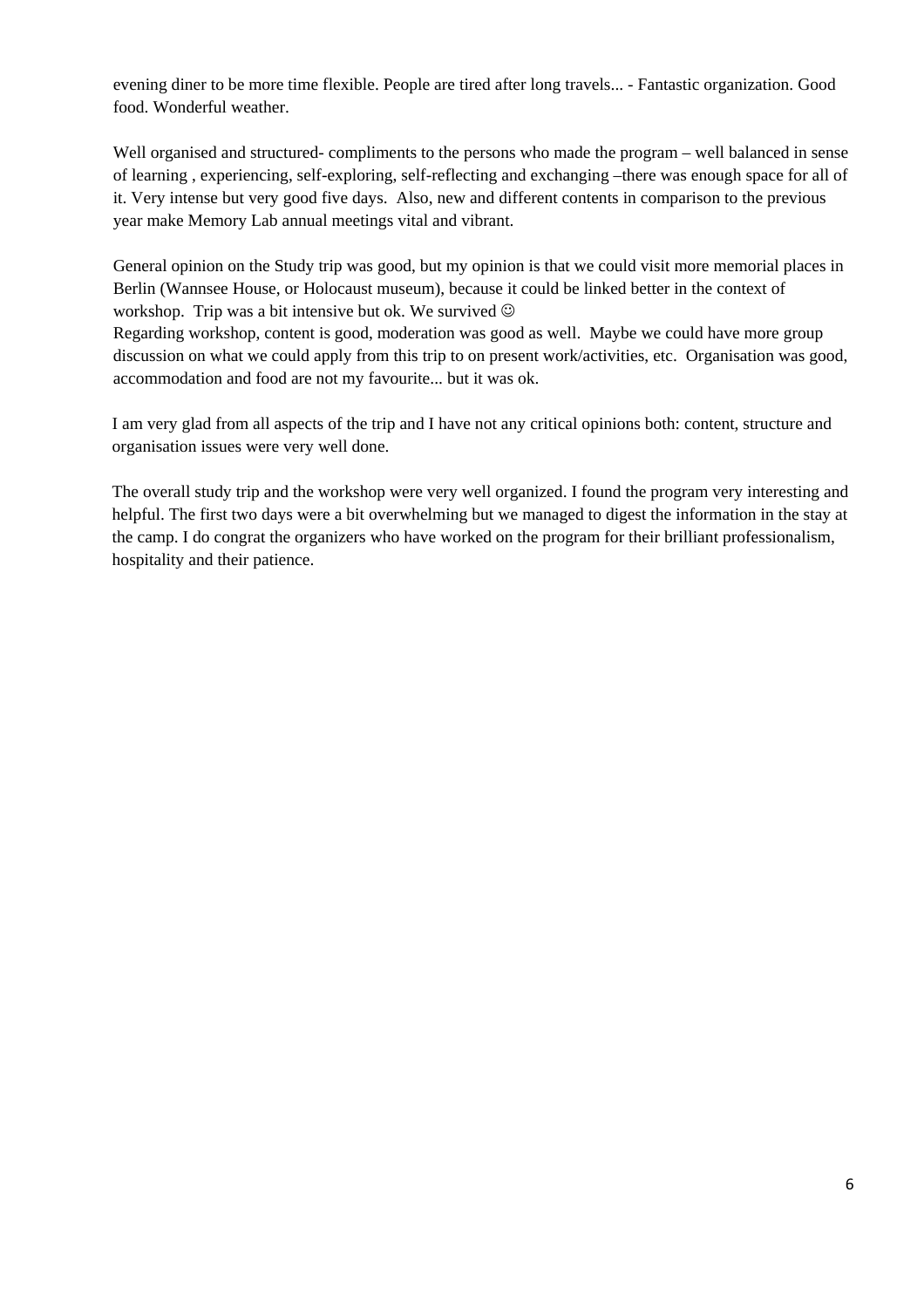### *2. What are the three most interesting things I learned this week?*

*The first interesting thing I have learned is about treatment of perpetrators during the several decades in German society. It is noticeable that such perception and treatment (from the legal point of view) has been subjected to changes.* 

*Another interesting thing that I found out was fight for survival of the Ravensbrück Memorial. The fight against extremely ideologised, wrongly placed anti-fascist monument which erases diversities, except for*  the national one, especially when talking about Jews, Romani people, other "anti-social elements" and *homosexuals.* 

*The third interesting issue I learned is quite problematic attitude of today's united Germany towards GDR and its heritage. I feel that ideological language is present in this area, and it discusses a little bit on abstract and vague topics, and somewhat too easy puts etiquette on GDR regime which can lead to a danger of relativisation.* 

*I learned a lot, primarily at the exhibitions in Ravensbrück that provide lots of information on life in the camp that I was ignorant about. The most interesting for me were exhibitions about perpetrators (women guards and SS officers) which were thoroughly designed to truly provide insight in Nazi ideology and mind set of the perpetrators and their perception of the camp and detained women. (In addition, here I like the fact that generalisation is avoided, as there are presented some positive statements about some guards and officers given by imprisoned women). Another interesting detail was to find out that German still has not finalized its dealing with the past process in regard to its GDR past during the WW2. The third very interesting thing is related to topography of commemorative practices. More specifically, there is enormous difference in dealing with the past between Berlin (as a cultural centre) and Ravensbrück (as one of the key sites of commemoration of the WW2) on one side, and Frankfurt – Oder, on the other side. While in Berlin (with an exception of the problematic STASI prison) and Ravensbrück museological approaches are on the high level, in Frankfurt some basic locations, such as Jewish cemetery are not marked at all.* 

 *a) Memorialisation process is a lengthy process* 

*b) Germany has not come to terms with its past to the extent it has been presented in German media or shown in public appearance and public addressing of German politicians. The process itself has gone much further in the former Western Germany than in Eastern Germany.* 

*c) there are people in every country who are ready to take over a great burden of implementation of a dealing with difficult past process within respective communities* 

 *a) Memorials are under the influence of political context in which they operate.* 

*b) dilemma regarding presentation of the perpetrators is a great challenge and very sensitive issue c) Memorials cannot be based exclusively on statements of survivors, or on research work of scientist only, but combination of the approaches.* 

*The three most interesting things are:* 

- *a) General information on women's camp, the way it was organized, forced labour of prisoners in today's renown German company, and information on what happened after the liberation of the imprisoned ones.*
- *b) Story about women guards and prison keepers, how they lived, their background, and their behaviour in the camp.*
- *c) Yet another confirmation on different dynamics in dealing with the past that could be seen in former Western and Eastern Germany (Berlin vs. Frankfurt-Oder)*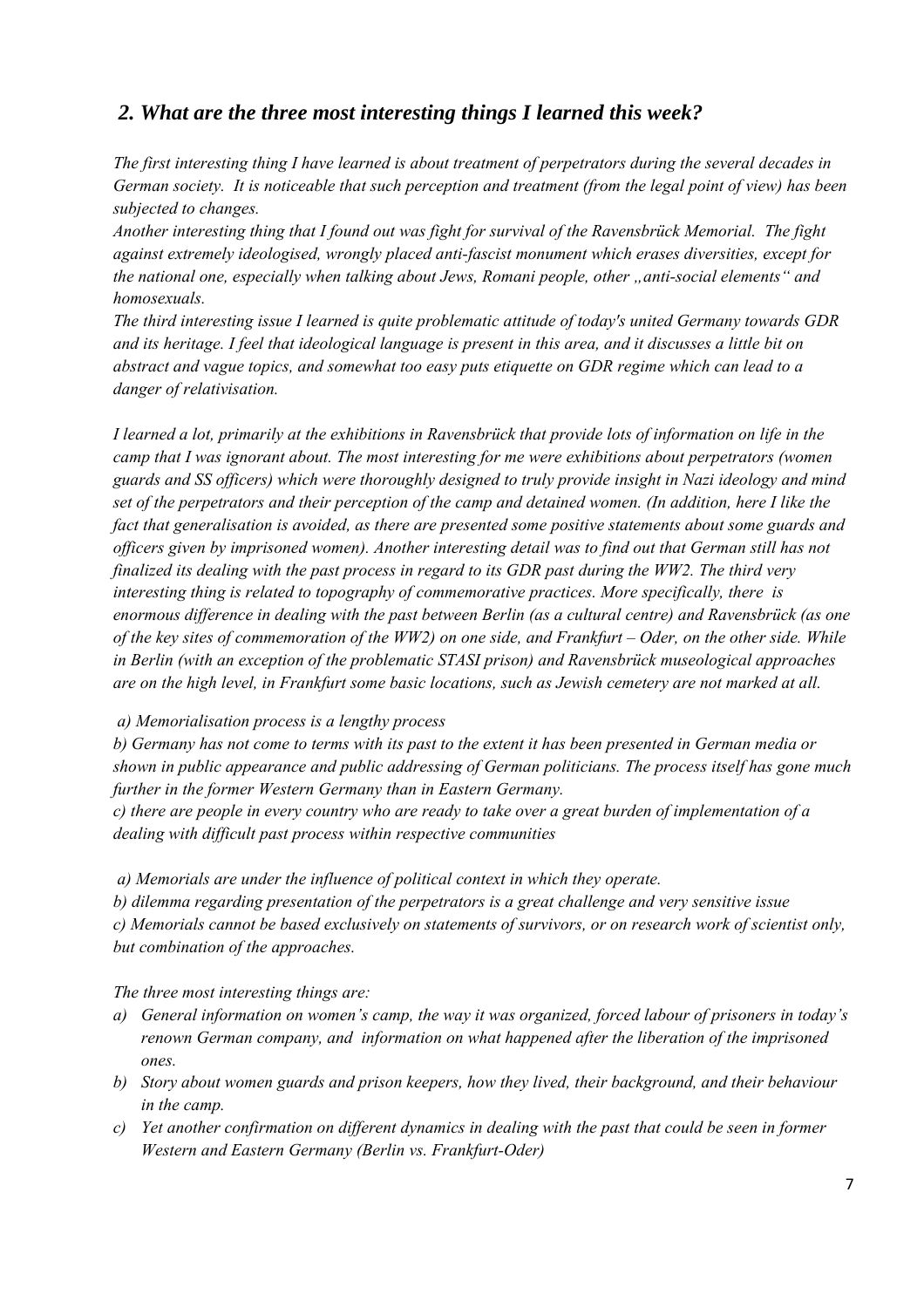*That some things accepted as general knowledge e.g. that Germany has dealt with its past, does not necessarily mean it is fully accurate. Examples for this statement are: \*Frankfurt/Oder and Slubice, and restraining in case of GDR period;* 

*\* story about the Berlin Wall (at the time of its existence)* 

*\* problems of existing memorials and those to be established* 

*It is hard to select only three things. Each location offered something new, but here is my choice* 

- *a) Stasi prison guided tour in memorial provided by ex-detainee is not good idea, because the overall context was lost. I think such survivors' narratives could be beneficial only after professional and curator led tour.*
- *b) Reconciliation process is lengthy and difficult process. We saw it on example of Frankfurt Slubice, that even in Germany this process is not quick and easy.*
- *c) Youth hostel in the compound of former concentration camp.*

*I learned that in spite of everything:* 

- *a) We were not, one to another, the cruellest in the wars we had*
- *b) In spite of everything we are not the slowest ones in implementation of reconciliation and memorialisation processes*
- *c) We have the most complicated situation in the history of post conflicting communities*
- *German examples of dealing with difficult past indicate that the Balkans is not delayed in the process.*
- *Presentation of a wider context and different perspectives of a historical moment (perpetrators, victims, observers) is the only right/good approach in dealing with such issues.*
- *Careful planning and reading of historical fact is necessary for the each group coming to the study trip for educational purposes, as to avoid confusion and extensive and unnecessary engagement of participants' imagination.*

*\*Past is never researched enough and there is always something else to find out.* 

*\* Dealing with the past is everlasting and it is confirmed in case of Germany* 

*\*Most countries have the same or similar problems in the memorialisation process.* 

*For me, personally the most important was visit to Ravensbrück Memorial. Although, I myself work in similar institution, this was great opportunity for me to get to know many details on functioning of the Memorial from the 2WWi period, in only few days; including technical details, (such as maintenance of the premises, methods of setting, arranging and structuring exhibitions) and professional aspects (mode of presentation of victims, perpetrators,…).* 

*Another important issue for me was cracking of own prejudice on ideal situation in context of a memory culture in Germany. As the system in Germany is far more advanced than the system in Croatia (situation is considerably better) I understood that even here there are obstacles, difficulties and dilemmas around dealing with the GDR heritage within today's' Germany.* 

*The third important thing for me is notion that Germany and Poland have still to go long way to achieve the level of relations between Germany and France.* 

*a. – that women ended up in "rehabilitation institutions" and later in the camps for different reasons (mainly related to moral and decent behaviour) much earlier than WW2 (in 1933 already) b.- that there was organised prostitution and women exploitation in concentration camps all over Germany, but in other European countries.*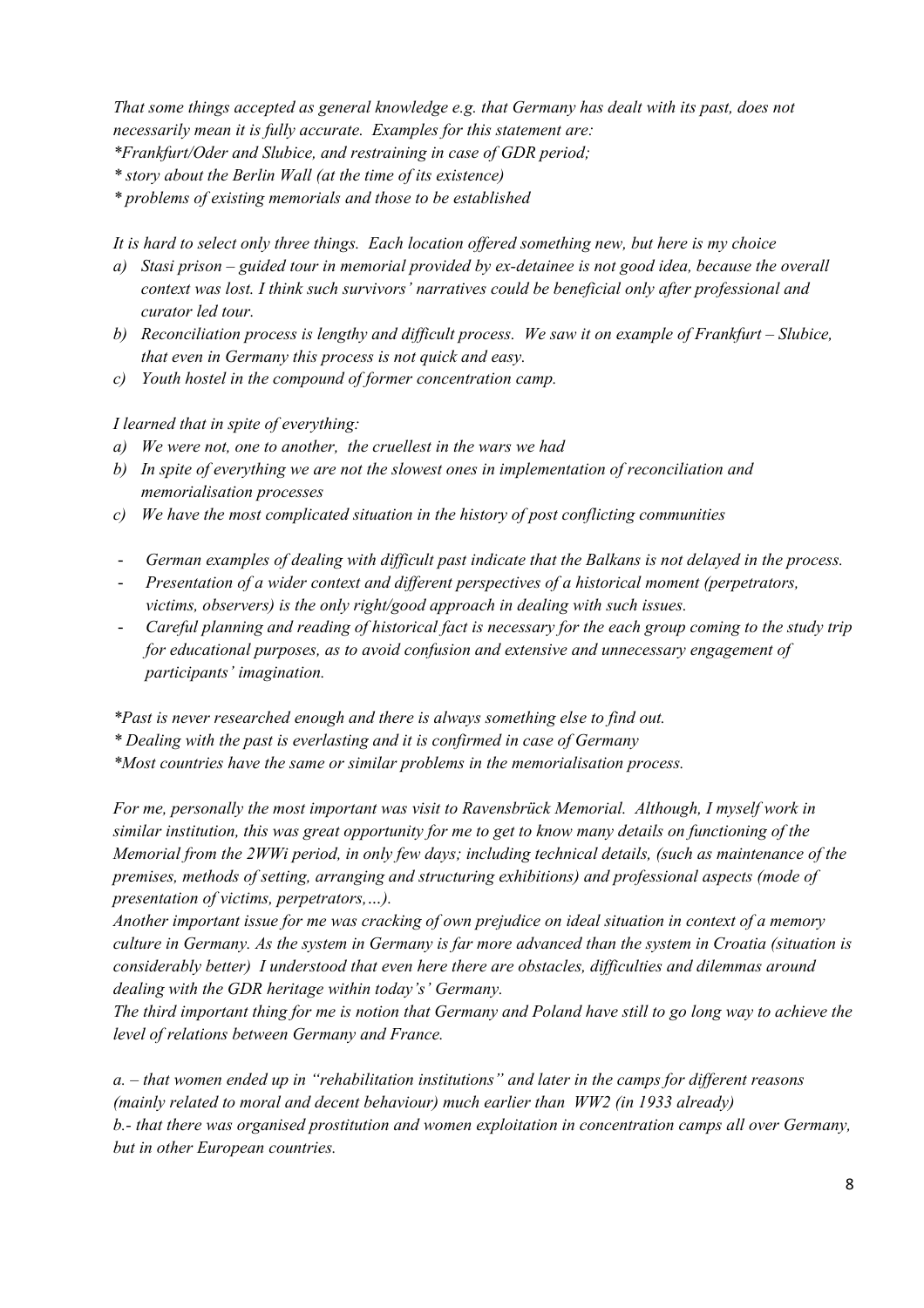*c.- that it is possible to preserve/keep commemorative practices/memories from past regimes, and present them together with modern commemorative practices i.e. that dialogue between different modes of memorialisation is possible at one location.* 

*\*1. Dealing with the past in Germany has many faces and they need to be researched and compared with official and dominant narrative about Germany as a country that has completed its process of dealing with the past.* 

 *\*2. We, from former Yugoslavia need to calm down a little bit and to stop to push ourselves and our society with huge expectations. We can learn a lot from Germany, but we should not apply the models that have not arisen from our experience and our needs.* 

*\*3.Opening of space for victims and witness is definitely a priority. However, one should keep in mind that witness statements by themselves do not necessarily mean a benefit for the society. Multi- layer approach needs to be applied in these processes.* 

*It is very important to me that visit to Hohenschlonhausen memorial made me think what approach to take when discussing the post WW2 period with children and young people. I did not know details about Ravensbrück memorial centre or dimension of crime that took place there. I was not aware that German-Poland relation is almost non-existing and I was not aware that educational programmes in Germany mean mere tour discussion.* 

*It was confirmed to me that even amongst us who are open for discussions and dialogue about dealing with the past there are taboo topics, that our wounds are still deep and that there are narratives that need to be pushed aside, either to avoid insulting of victims or questioning of established war narratives.* 

*- When victims speak, it is difficult to find space for other stories, as any new one that is "less horrible" becomes less worth sharing.* 

*- Only occasionally expressed notion that equalisation of crime/perpetrators (SS officers vs. Serbian officers) and sufferings (Srebrenica – Auschwitz) is problematic. This needs to be discussed more because holocaust in the Western Balkans is instrumentalised by everyone.* 

*- whether war criminals, their families can be publicly discussed/ include their biographies in memorialisation processes if victims, their sufferings and rights are not recognised? This issue was raised on number of occasions and I deem it very important.* 

*The most remarkable was visit to Ravensbrück and the way this place has been turned into a memorial centre. Position towards the past that we saw on German-Poland border was very interesting as well, as it shows how, in this area, spirits of the past still are strong.* 

*.* 

*Since I believed that Germany has reached a high level in area of memorialisation culture and dealing with the past it was extremely interesting and surprising to find out about so many issues and problems still to be resolved , especially when it comes to issue of GDR. I found particularly interesting stay and visit to Frankfurt Oder, while out of all that we have seen Ravensbrück to me seems to be the best example of multilayered history and its complexity.* 

*A) methods in which memory places are organised under open sky (streets, parks…). They do not require much money, and they could be realised if there is a readiness to get involved in marking of such sites. B) permanent work on development of memorials in Ravensbrück and dedication to related activities. Awareness that memorials are not fixed categories and not forever.* 

*C) Anne Frank Zentrum – excellent guide -curator, excellent small educational centre, good ideas that can be used in work with children, relation…/illegible/ …. approach.*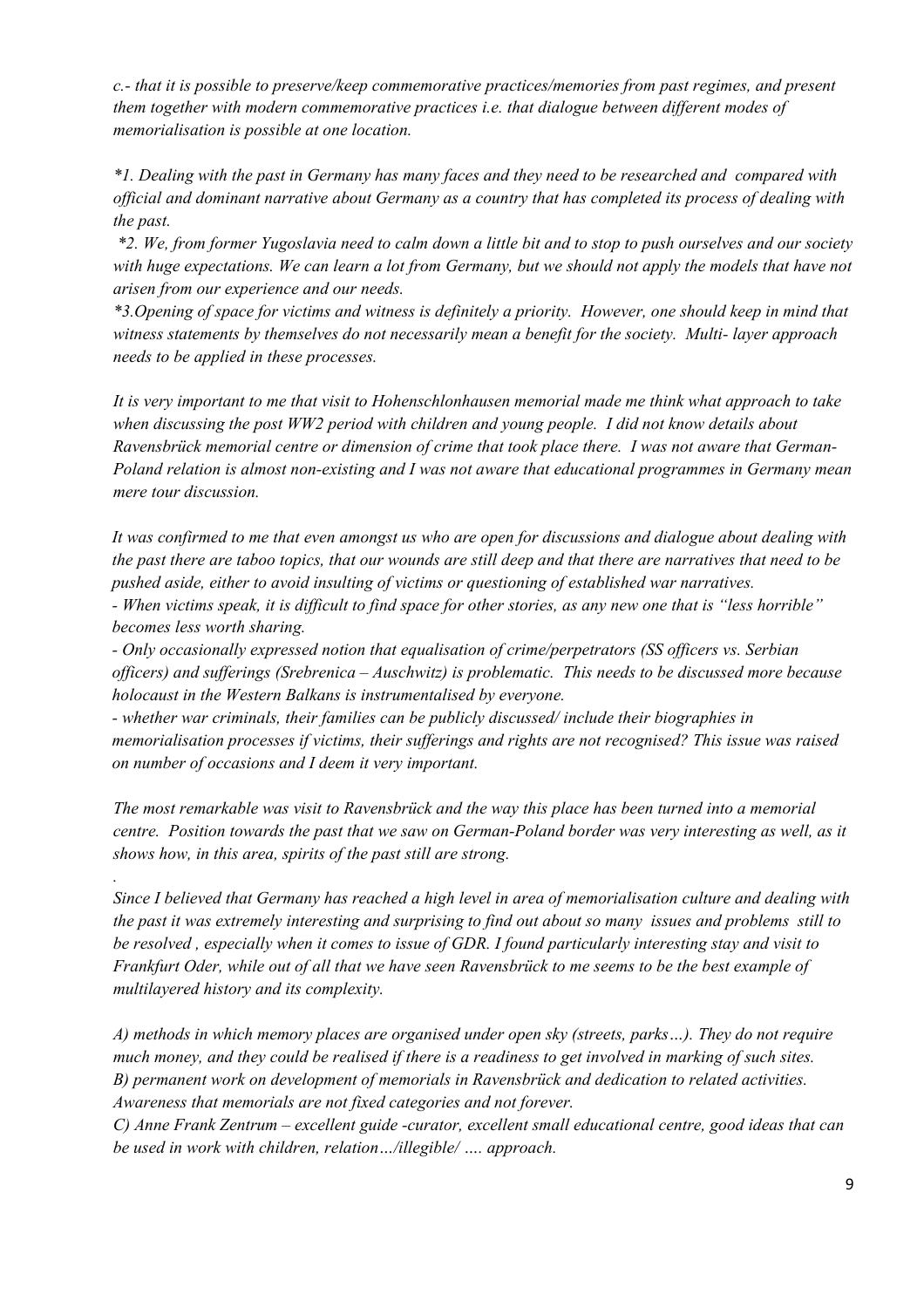- Border complexity Germany & Poland
- DDR history, that is being presented & dealt with in selective and one-sided manner
- Dominating 'West-German' perspective on history concerning DDR
- Dealing with living & working on a site of memory

Three most interesting things were:

Visit to Frankfurt Oder – it showed us different side of culture of memory in Germany, and participants from Balkan could in a way identify themselves with the situation, and this also brought many discussions also comparing it with the situation in Balkans.

Ravensbrück memorial site - interesting experience of staying and working in ex camp. I learned a lot about this place and gained new information that I didn't have before.

Discussion about perpetrators and bystanders was also very useful because it brought me new perspective that I didn't dedicated much thought to before.

What was the most interesting thing to learn is the role of perpetrators, especially women, in concentration camps. - Another thing that was amazing is the reconciliation example of Frankfurt/Oder – Slubice, and how actually many things are to be yet resolved and confronted.

To be with survivors, who are of my age

Through the visit of the Stasi-prison: the possible advantages and problems if guided tours are made by former inmates (or victims in general), and also the different ways these guides are dealing with "their" past.

The Berlin Wall Memorial: the concept of an open-space-Memorial in the middle of town, accessible 24 hours a day (as symbolic opposition to the Berlin Wall which meant limitation and closure), and with a stimulating diversity of memorialisation-approaches within the same space.

The Otto-Weidt-workshop for the blind: not only that rescuers get an own memorial, but also that rescue is not represented in an idealized-romanticized way: that is it talked about successful but also failed rescues, that Otto Weidt was not alone in helping the Jews, that the Jews were not passive but actively taking part in their hiding.

The way perpetrators are presented in Ravensbrück; in an analytical-critical and not a judgemental and/or demonizing way. If we take seriously the task of prevention, then it is not enough to focus only on the victims but it is also necessary to understand how perpetrators became perpetrators.

- Even if we were in Germany, I still learned a lot about the different situations in the Balkans from the participants from this area.

- I was really interested in the work made in Germany about perpetrators (exhibition by Simone Erpel + other exhibitions in Ravensbrück).

- The new exhibition (in the former Kommandantur-building) was also very informative about Ravensbrück.

1. The history of the women of Ravensbrück

2. Personal stories from the period of the Wall. I am triggered now to read more on the GDR.

3. Stasi, although it would have been even more interesting if I had had a bit more contextualizing, because this part of history is not well known by me.

- Discovery of the particular weaknesses in presentation of Germany as role-model in processes of dealing with the past.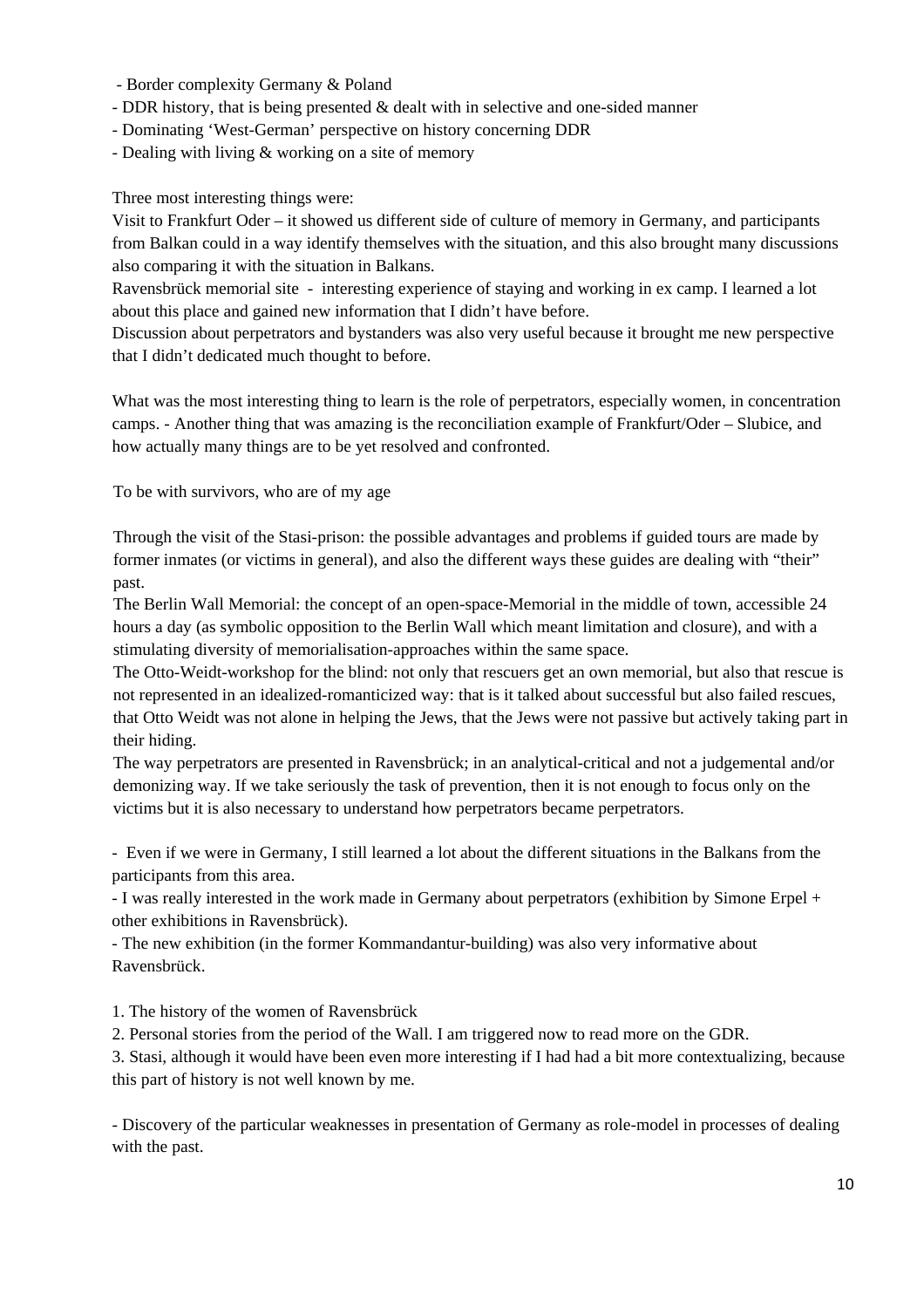- Outside of Berlin, people unlikely entering the processes of facing with the past.

- Most impressive is educational curricula in school systems which is obligatory for all students, but with focus on WW II only.

The most important things that remains from this study trip, is learning about the different biographies and experiences of the group members, this really made me (re)think certain topics.

Secondly, I was inspired by the discussions about representing history and the questions about historical places vs. 'authentic' places.

Finally, I learned a lot about the importance of eye-witnesses and subjectivity in the educational process on the one hand, but also about the problem of lacking expertise on the other hand.

-The story of Frankfurt/Slubice (did not know much about this before)

-I discovered how memory places are present in Berlin/Germany, and that memory is very present, visible (maybe too much...)

- I learned I can stay 3 full days in Ravensbrück and I liked this experience. The place is dedicated to memory, history and educational work and it is a great tool.

Among the interesting things I have learnt or discovered:

- The Stasi " Memorial Site"
- Museum .. Otto Weidt for the Blind" and Anne Frank Centre
- Ravensbruck itself with all the exhibitions

a) The discussion we had about perpetrators in our little working group. I learned so much about "dealing with history" in Bosnia, Croatia and Serbia and what it really means that it is still the present there not the past… This led really to reflection about the different situation in 2014 concerning Western Balkans and Western Europe.

b) The discovery of crossborder cooperation in Frankfurt Oder/Slubice and better to say of the many points the cooperation is missing! This leads to important questions on the German-Polish relationship c) Details of the Ravensbrück history (for example part of the new exhibition and the two exhibitions on the topic of perpetrators or information on the Siemens site of Ravensbrück).

That a memorial site needs to give us the place for imagination, which we had here. I very much appreciate a methodology of the workshop: self exploration, group exploration. The atmosphere was very positive

A) Three days of stay at a former concentration camp side is an awful long time. Although I was here voluntarily, although I learnt a lot, although I have been with a fantastic group of people, although I have never lived through detention and war.

B) We should stop telling about Germany's memory culture as a model for dealing with the past. The Ravensbruck exhibition on the women's guards stems from 2004, the one on the camps brothels from 2005, nothing reminds the suffering of the Polish people under Nazi Germans occupation at the German-Polish border town of FF-SL, the most visited memory side on the GDR regime in Berlin does not offer an objective conceptualisation of the Stasi prison and so on – this model is awkwardly handicapped! Or just, better simply perceive Germany's remembrance culture as a process. A process that lasts and develops. But not more.

C) Why am I doing this? I could not fill in the presentation form, because I could not find convincing answers to the question. I felt, I did not know enough of the GDR, the system and history of my parents and my childhood. I know more about WW 2, the story of my grandfather and grandmother. The question of the programme - with whom do I identify with first irritated me – why should I identify with somebody in the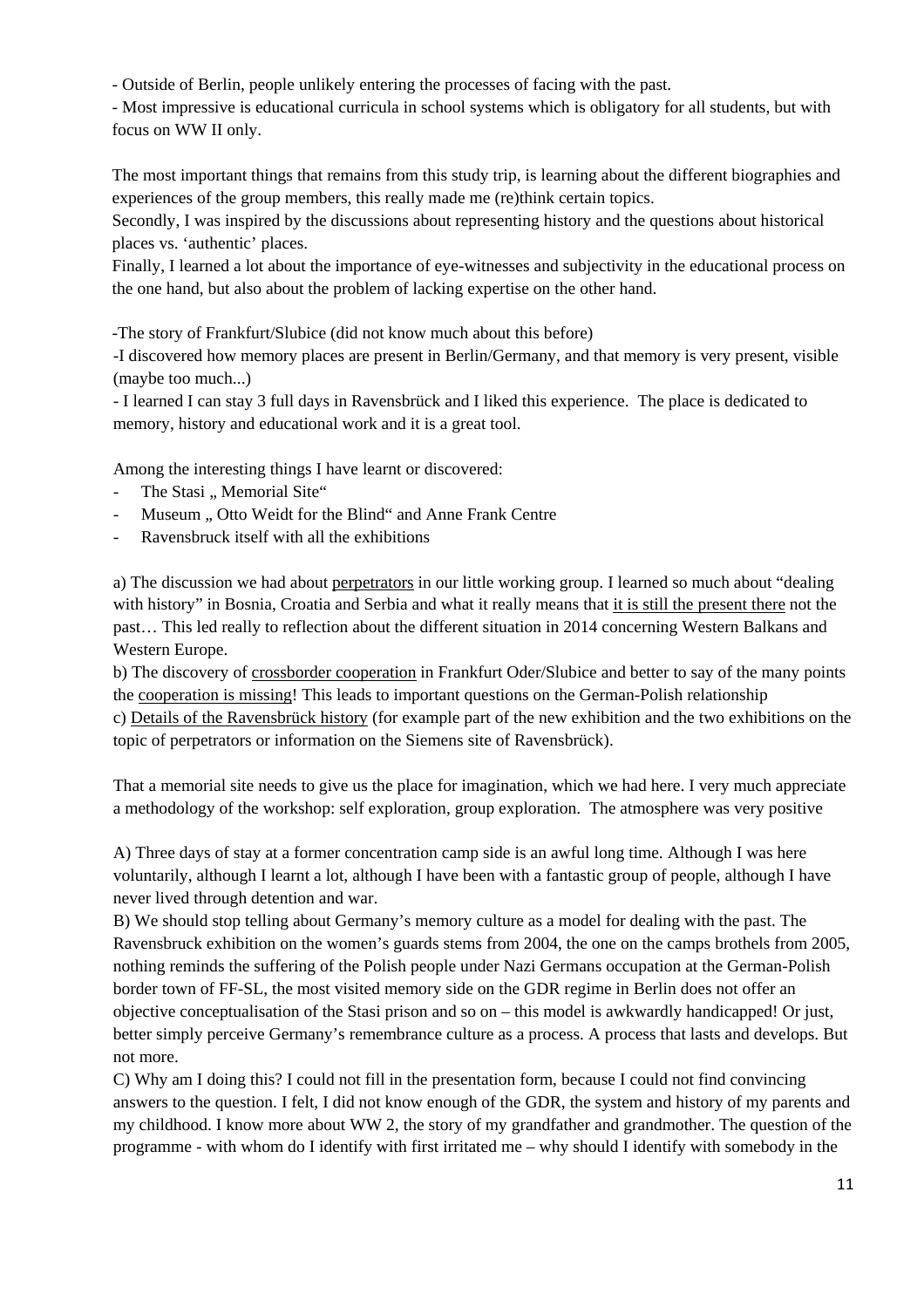concentration camp?! Me living in peace, freedom and prosperity? I found my family name in the book of names, a picture of an inmate that resembles me and in the artistic installation of Arnold Dreyblatt about the reason of detainment, I found: "Refusing to work and not allowed contact to foreigners." As an academic and being married to a Non-German, I felt I would be categorized as "asocial" if being an inmate of Ravensbruck. I appreciated my freedom the more now.

- Better to have past in front of your eyes then on your neck(shoulders)
- In-depth information-knowledge and understanding of the place of the concentration camp. Being at the site like Ravensbruck gives a special feeling. Special thanks to Matthias for great insight (and for being too)
- German experience in dealing with the past is more complex than one would expect. Divisions between East and West Germany, and one-sided narrative are present.

The entire place of Ravensbrück is story for itself. I did not know about this place before, and that it was mainly female Prison/Camp. Also I did not know about the role of Siemens in forced labour. Everything about this place is "interesting" (very bad use of word), and educative and it leaves very strong impression on me.

Second that I found interesting is Stasi prison, and how they treat with political prisoners. Finding parallel with the end of one evil and regime with the new one, I could not see that a mankind changed. It seems the one evil was replaced with another. My question is: Is it possible to avoid this. To stop evil in human behaviour?

Does the Second World War is enough warning to the mankind? I honestly doubt.

There are few aspects of the project which absorbed me especially:

- a. I met very interesting people full of good will and energy directed into positive changes on the stage of interpersonal and international relationship in the Balkans and generally in Europe.
- b. I had possibility to learn about various aspects of commemoration of the events of the past in Germany and it is difficult history.
- c. I had opportunity to know the area and history of KL Ravensbruck what was especially interesting for me
- d. I got a lot of information about the situations in different countries of Yugoslavia.

Apart from certain historical facts, which were unknown to me I was exposed to new methodologies of memorialisation processes. This is one of the most important segments to the work I do when it comes to memory and placing the memory subject into public.

The second is again maybe in the line with methodology work but the idea of dealing with perpetrators and how this can serve to memory studies and why it is necessary.

The third one is that we tend to idealize Germany on how it is deals with its past, but we always see it from the tourist perspective, meaning we think of Berlin as a focal point. I have learnt that in places like Frankfurt Oder and Slubice, amnesia or forgetting is their way of dealing with the past.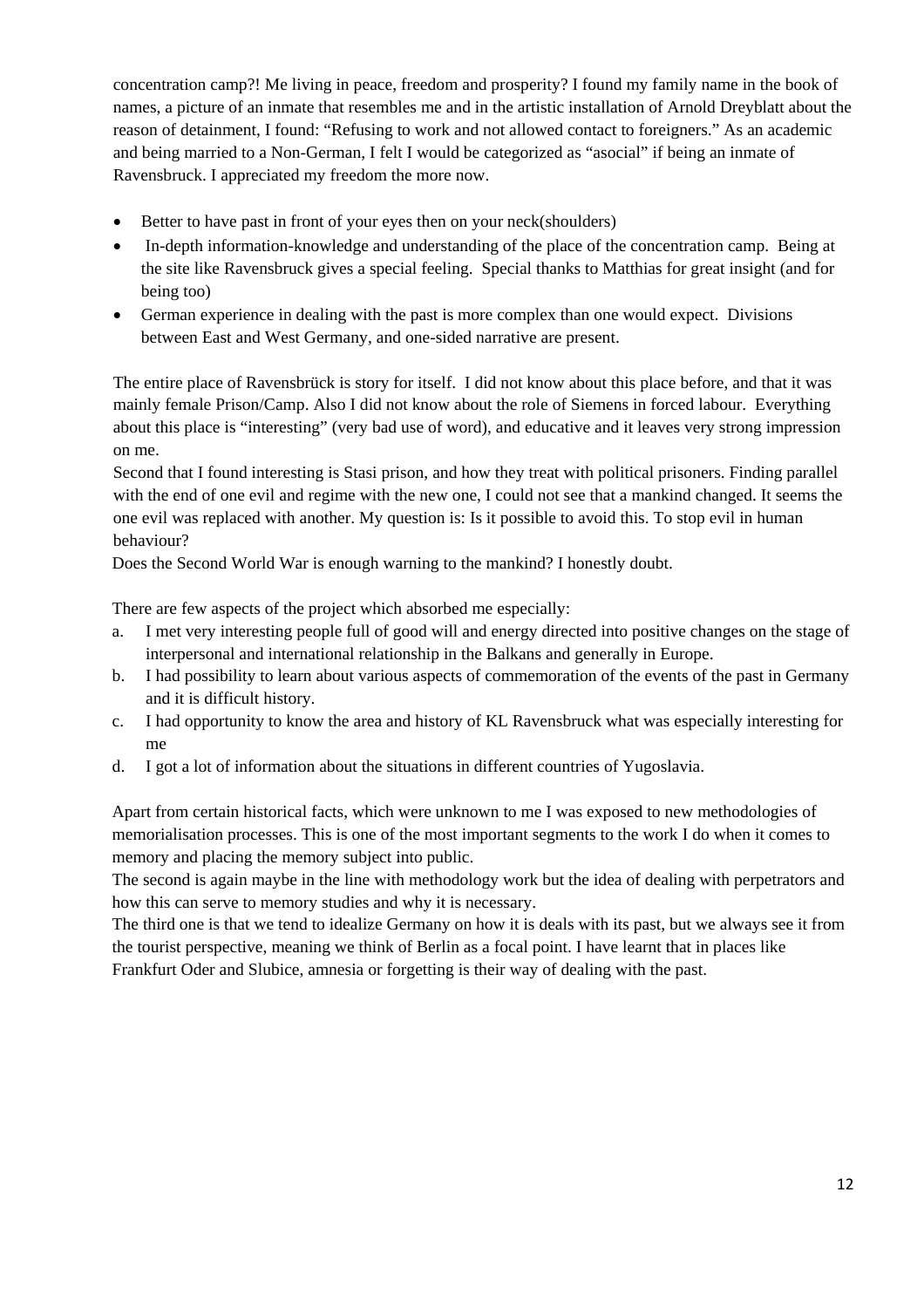### *3. What did I find disturbing / striking / irritating / moving…. Why?*

*I was quite disturbed with the guide in the STASI prison, who obviously had a problem with mixing of his personal feelings with historical events and facts. I remained speechless at his statement that none of detainees in the camp at the Soviet time was a Nazi or a collaborator. He spoke about the time he did not witness, or read enough. Also, a guide in Ravensbrück was not able to provide answers to some questions about the memorial area and methodology.* 

*I was hit the most with the camp site itself [in Ravensbrück], meaning our accommodation in homes of the prisons' guards. It was scarying to spent days and nights in the place intended for concentration camp – so called "national style" architecture and orderly arranged pavilions, and hierarchy of the facilities (the most luxury ones located on inclined locations to ensure good view of anything that was taking place in the concentration camp below). It was discomforting to spent time at the site where Nazi ideology was so bluntly and visually manifested. Also, it was creepy to know that we were sleeping and eating where perpetrators did the same – it imposes imaginary correlation with perpetrators, which causes great discomfort. I was extremely irritated with the cognition on the Siemens company attitude towards its role during the time of Nazi regime. I was shocked with the fact that a company can be so powerful to forbid such an important memorial centre to publish the facts on its own website. That in fact is far scarier than the fact that we were accommodated in the prison guards' homes.* 

*a) an excuse that language is the biggest barrier for speeding up the reconciliation process between Frankfurt-Oder and Slubice* 

*b) treatment of babies born in the camp by Fascists* 

*c) cruelty of life in camp is not underlined and presented to the extent it should have been presented* 

*I was particularly moved by the details of a story about sufferings of children and babies in Ravensbrück. Story about sterilization of girls, and description of them laying on the stomach.* 

*The biggest shock for me was the fact that in the concentration camp there was a bordello for male prisoners and that they were paying for sex. Bearing in mind conditions in which they lived, I find it hard to imagine to think about sex at all.* 

*Another shocking moment for me was related to a movie, especially story of the prison guard's daughter, and effects it had on a woman who did not have anything to do with the concentration camp.* 

 *Guide in Stasi prison – personal perspective during guided tour; accommodation in the Ravensbrück guards' houses – feeling of uneasiness as we were accommodated in perpetrators' houses; discussion with Mirsad – specific event where he witnessed killing of his family.* 

 *–* 

*I was disturbed with the stay and accommodation in concentration camp compound. For the persons of my war experience this was bit difficult experience!* 

*Witnessing of the survivors from Ravensbrück visible in different exhibitions (the main exhibition, SS officers exhibition, guards exhibition) was really moving for me. I was disturbed with the number of very few prosecuted war criminals (a graph that is part of the main exhibition), and of course the fact that not only officers and guards lived almost luxury lives with their families in vicinity of the barracks where*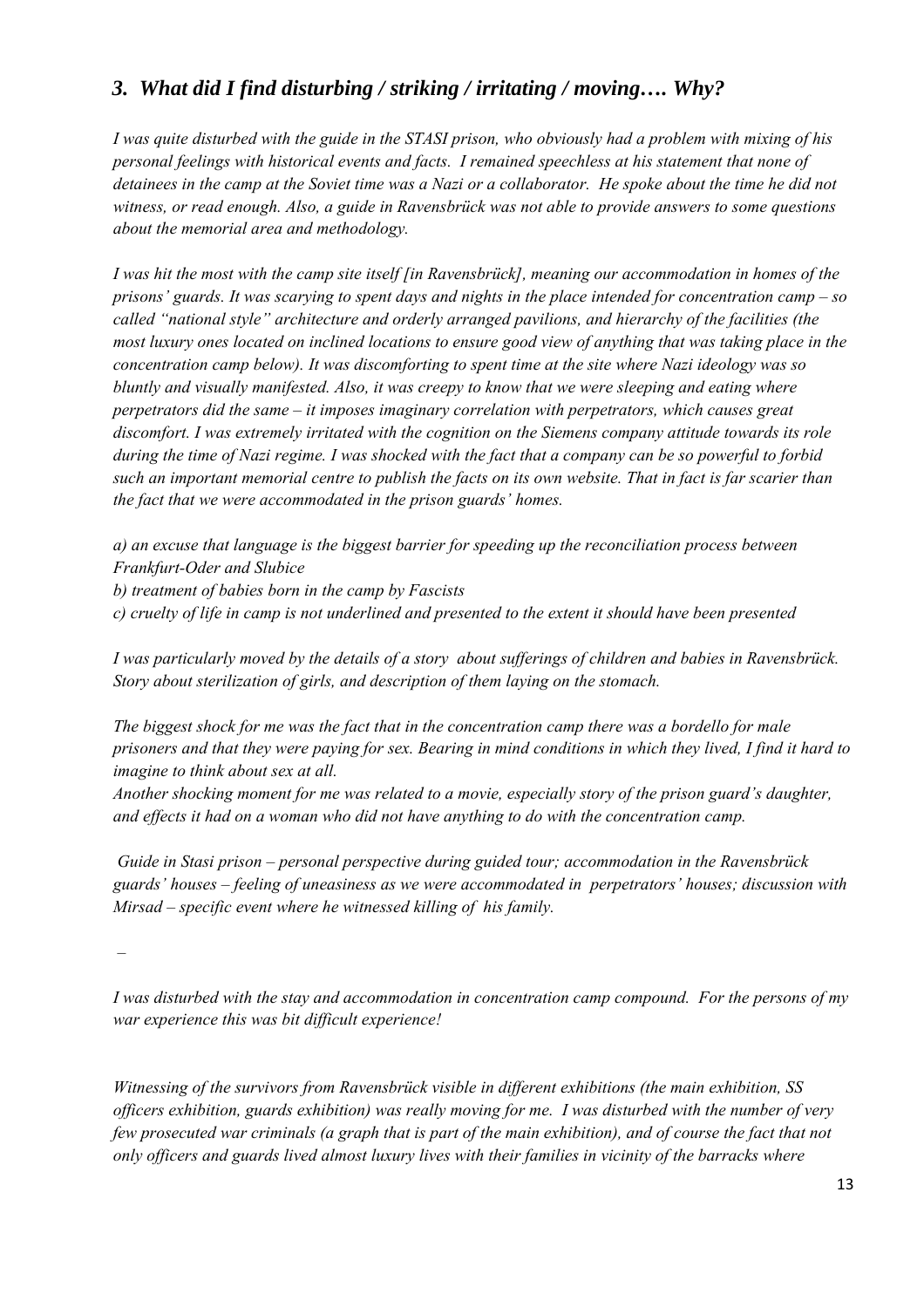*women and children were dying, but the entire city calmly observing what was going on across the lake and even using labour force of prisoners for own purposes.* 

*I was deeply moved by the visit to the Anne Frank Centre, although I knew the story, and have read the book, it was just impossible to follow her life through the Centre and to remain calm. I was also shaken by the visit to Ravensbrück centre. I was a bit irritated by comments of ex-Yu participants on the Slovenian room in Ravensbrück. I believe that everyone has right to mourn after own victims in the way they found it suitable, and if Slovenia wants to do it differently, that is totally OK.* 

*The only situation when I was shaken, and which I tried to explain at the workshop, was reflection of the situation in Croatia. German position towards GDR heritage has some similarities with position of Croatia towards Yugoslavian socialism heritage. Situation in Germany is quite specific and not comparable to one in Croatia, but my cognition that revisionism in Croatia often refers to German experience and its dealing with communist past results in some sensation of uneasiness. Relativisation of crimes committed in concentration camp Jasenovac is one of the main results of such tendencies in our country, and is directly related to relativisation of the partisan movement and anti-fascist fight in Croatia. When discussing this topic one should have a clear perspective of all specifics of Yugoslav past during 19<sup>th</sup> and 20<sup>th</sup> century.* 

*I was mostly moved with the fact on all different groups of people who ended up in the camps and cognition how very easy it was to become unsuitable and unwanted in society and punished by deportation to the camp just because someone did not meet moral and social standards imposed by a certain group of people. Furthermore, I was shocked with the easiness with which such imposed morality standards were accepted by the society and how easily some people were excommunicated and watched being taken to camps with no reaction whatsoever. I was irritated with the fact that certain companies (one of them being Siemens) used labour force and actually never told that story and made a distance from their role during the war, keeping the name of the companies and continuing with their work as if nothing had happened. I am irritated with level of easiness and indolence of German society ready to accept such evasion of responsibility.* 

*One should be aware of dimension of human suffering and existence of parallel worlds within 100 meters. I am frustrated with the notion that we from former Yugoslavia go on and on with the same stories without sincere intention to challenge and reassess fixed postulates.* 

*I felt uncomfortable being accommodated in Ravensbrück. I felt some kind of discomfort all the time, and was thinking about victims on the other side of the gates. I am not saying it was bad, but I simply felt sad all the time which was intensified by absurdity of being accommodated in house where lived those who mistreated others; so many people with such cruelty. I was deeply shaken.* 

*I found myself disturbed when in some situations I over-identify with one side and get over emotional and believe what I have to plea for a just treatment of those ones that are – in my view unspokenly identified as some who belongs to one national group, although we all claim that it allegedly does not matter who we are. I believe we all place expectations on the others, instead of starting a dialog with the other and show interest in her/his point of view.* 

*-* 

*Neglected Jewish cemetery in Slubice; as it bluntly shows forgetfulness, irresponsibility, and irrevocable fact that one community has disappeared. Huge empty space in Ravensbrück and story about found ashes; the fact that we were so close to the place, and seemingly distanced from events due to course of the time. I*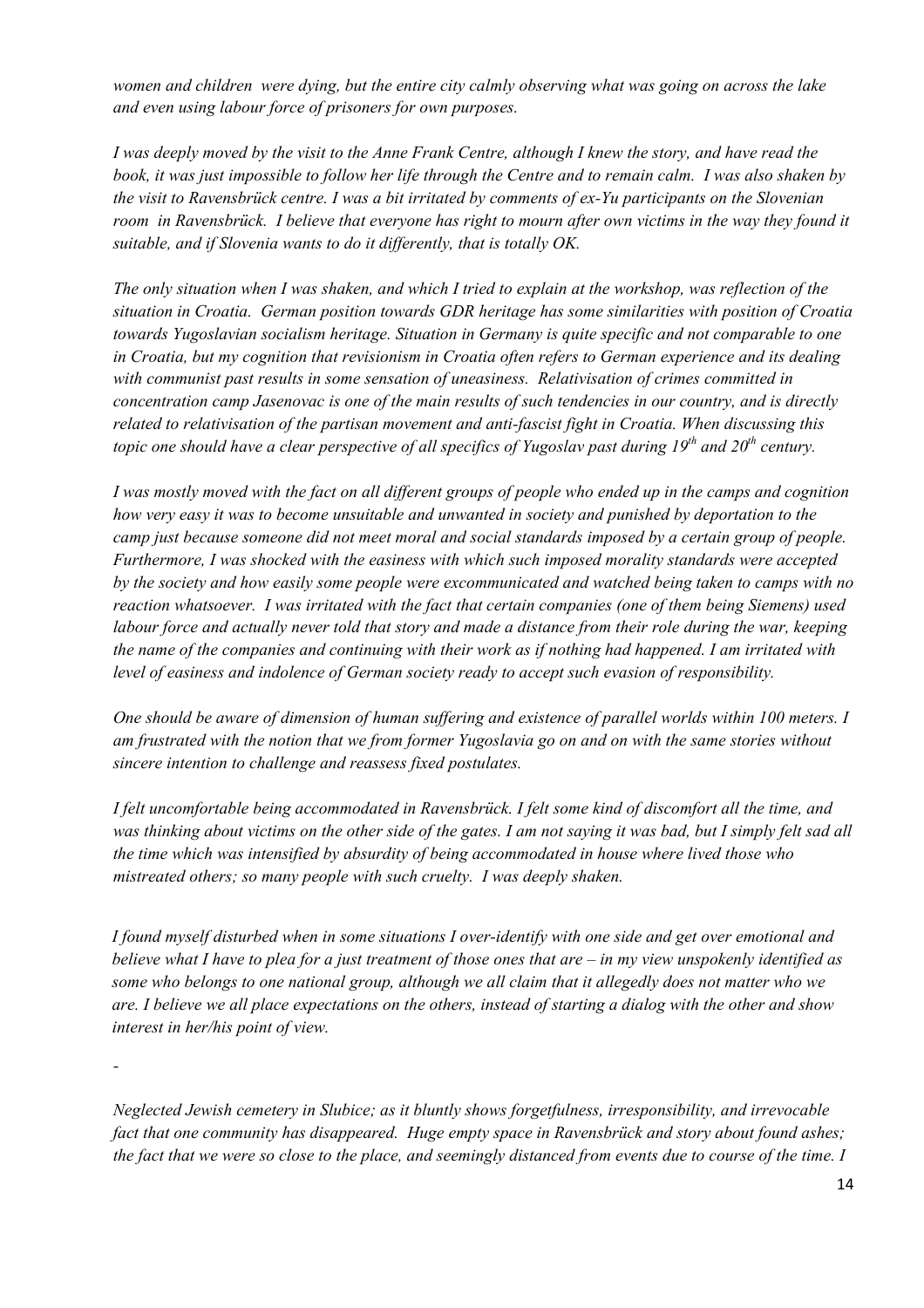*was moved with the squares on the streets indicating absence of people, which we often do not notice in passing by.* 

To sleep in the houses of former SS camp guards and wake up near the campsite became more emotionally disturbing day by day – the more I learned about this site, the more I felt uncomfortable. At the same time I experienced how I gained better understanding of the complexity of the history and the current function as a memorial. It made me realize that exactly this disturbance (what was a bit missing from the main exhibition) is maybe necessary for deep reflection, especially on perpetrator issues. I am still struggling how this could be transformed in a method of educational value (without disrespecting the suffering and the stories of the victims) but it provided a lot of food for thought.

 The whole experience of Ravensbrück was new and interesting and moving because it gave us chance to explore the site in detail but it also brought up interesting topic and discussions. Self-guided exploration of the site was moving for me because it was much more based on feelings than the information that we received later. During three days of staying I put together different pieces of puzzle and thoughts about this site from different perspectives.

The most disturbing part was the Stasi prison that was guided with a survivor. Being in the basement and listening to his story was really emotionally hard to handle. - Also, seeing a crematorium was disturbing. Ravensbrück in total was a very strange experience. Especially, the fact that we slept in the former SS barracks.

Moving: To be with survivors, who are of my age

Striking: Coming to Frankfurt/Oder after being in Berlin: the impression of being suddenly in a "memorydesert", with very few visible traces of memorialization - after being in Berlin where you have the impression to run into a monument all 100 meters ; through this realizing that Berlin is not necessarily representative for entire Germany.

Irritating/Disturbing: Not that the University of Frankfurt Oder is accomodated in the building which has also been the Gestapo-headquarters during the Third Reich, but that the University, supposedly a place of critical thinking, is not able or willing to acknowledge this past by fixing at least a little commemorative plaque related to the history of this building.

Moving: The discussion in our small group about the question how it is to live and work for a few days on the site of a former concentration camp: a great atmosphere of open and personal telling and listening.

 I found the guided tour in Hohenschönhausen disturbing because, as already said, of the confusion between history & memory.

What moved me the most were the personal stories of the women of Ravensbrück, in the exhibition and in the movie with the mothers and daughters. Why? Because they bring this clean and stylish space back to live, they give it a face. Maybe because I'm a woman and that I felt like it could have been me, I don't know.

Lack of discussion and readiness to open another chapter in history of Germany- DDR period, and everything related to Berlin Wall issues, I strongly believe that chapter of history is also very important for full dealing with the past issue in whole Germany that also might help enlightening totally new perspective on current issues relevant to today's German society (e.g. rising of far-rights, migrant issues, Eastern Europe immigrants, etc.).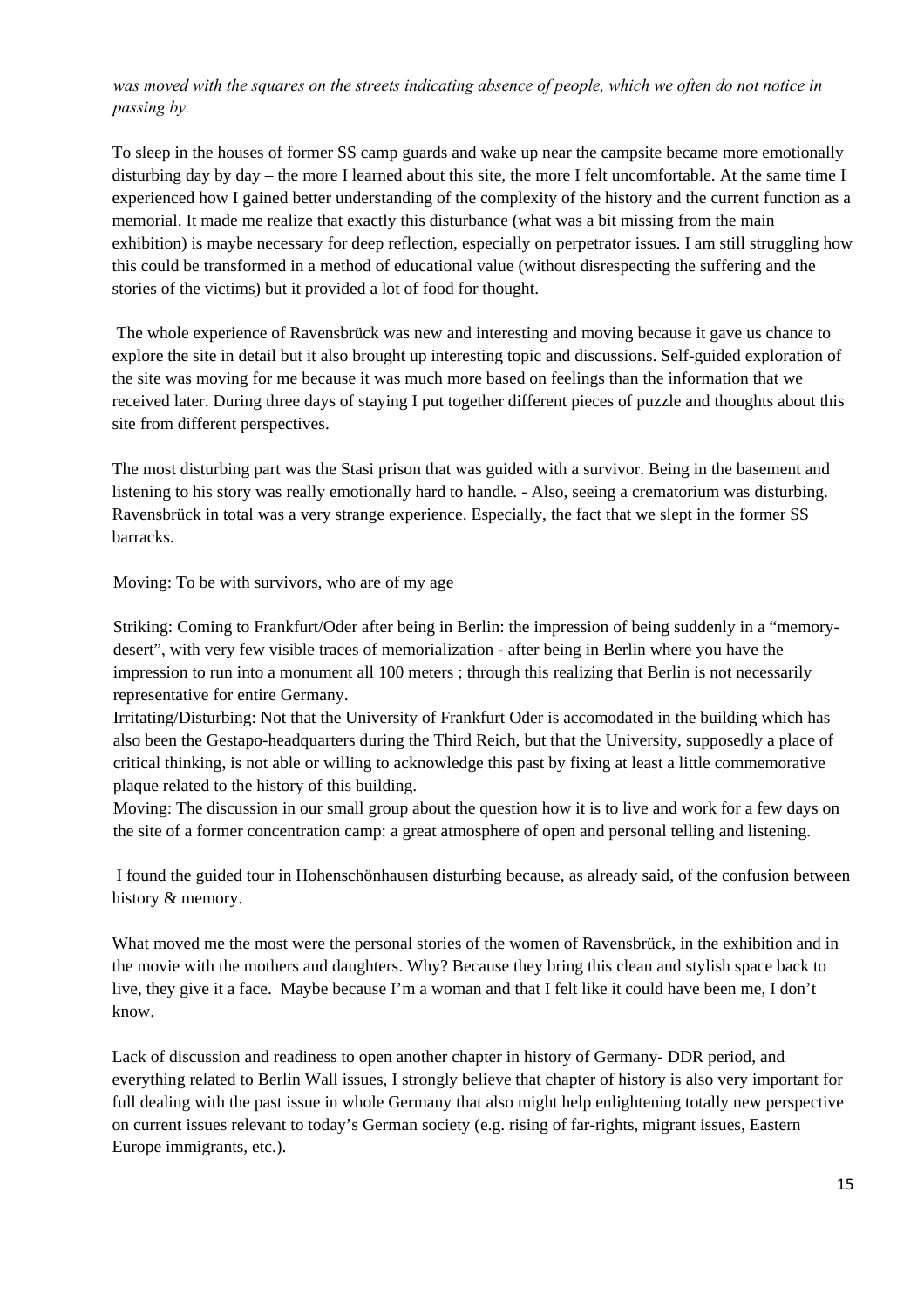I was disappointed by the self-guided exploration of the memorial site. I had the feeling that it was not the right concept for this particular group. I wanted much more information than the guide could give me. Matthias Heyl on Thursday was much much better and had more content. I missed a Jewish perspective/ Jewish institution.

The visit of the Stasi prison with the German prisoner, not really prepared, emotionally still moved by this period, and making 20 visits/ week...

Witnesses are not professional they should not be asked to make such visits; or fewer, and I feel I could not ask him lot of questions because he would be disturbed, and sometimes he made some strange statements about the prison used by the soviets.

I was a bit irritated by the visit of the " Jewish Heritage" in Frankfurt/Slubice, the guide was not really talking about what we were expecting, I think he could have made the same visit with a group of scholars.

Nothing irritating really, but all the time I was intellectually and emotionally challenged.

The beauty of the site of Ravensbruck in autumn, the wonderful landscape there in opposition of the horror of the camp was for me one of the most disturbing questions. Also, it is still very emotional to see in picture the faces of the victims.

Moreover looking at the pictures of the perpetrators, their wives and children we are put directly into the centre of human beings: the place of evil.

#### Nothing

- The trip to Frankfurt was too superficial for me. And the goals of the meeting were not clear. I had a feeling that we stay at the surface.

- Being in Ravensbruck was very moving to me. It was not easy. At the beginning I wanted to be alone, and we had this occasion to walk alone. It was exactly what I needed. After that I was able to be part of the group. Now, I think it is very complicated to "visit" a concentration camp. I really liked the fact that we didn't , visit "it, but were there, we stayed there, discovering step by step.

- I was very shocked by the female guard house. I felt bad inside because the exhibition showed to me their humanity and their incredible brutality at the same time.

Disturbing – The beauty of the nature in combination with the horrors of the history here.

Striking – That women receive special attention in the presentation of the history of the 2.WW

- That survivors organizations are heard and interpreted in the memorial of Ravensbruck concept and work

Impressive – the complexity of the site of Ravenbrück:

- Large area
- Different remembrance layers
- Experts and witnesses interpretation
- Psychologically demanding/stressful
- The competition around visitors with other memory sites (Berlin, Sachsenhausen) Moving and helpful:
- Great humour on the side of organizes and participants

Facing the perpetrators issue was the most striking experience for me; I have not thought of it that much before. It is good that it is addressed at the Ravensbruck Memorial and well developed/displayed/explained.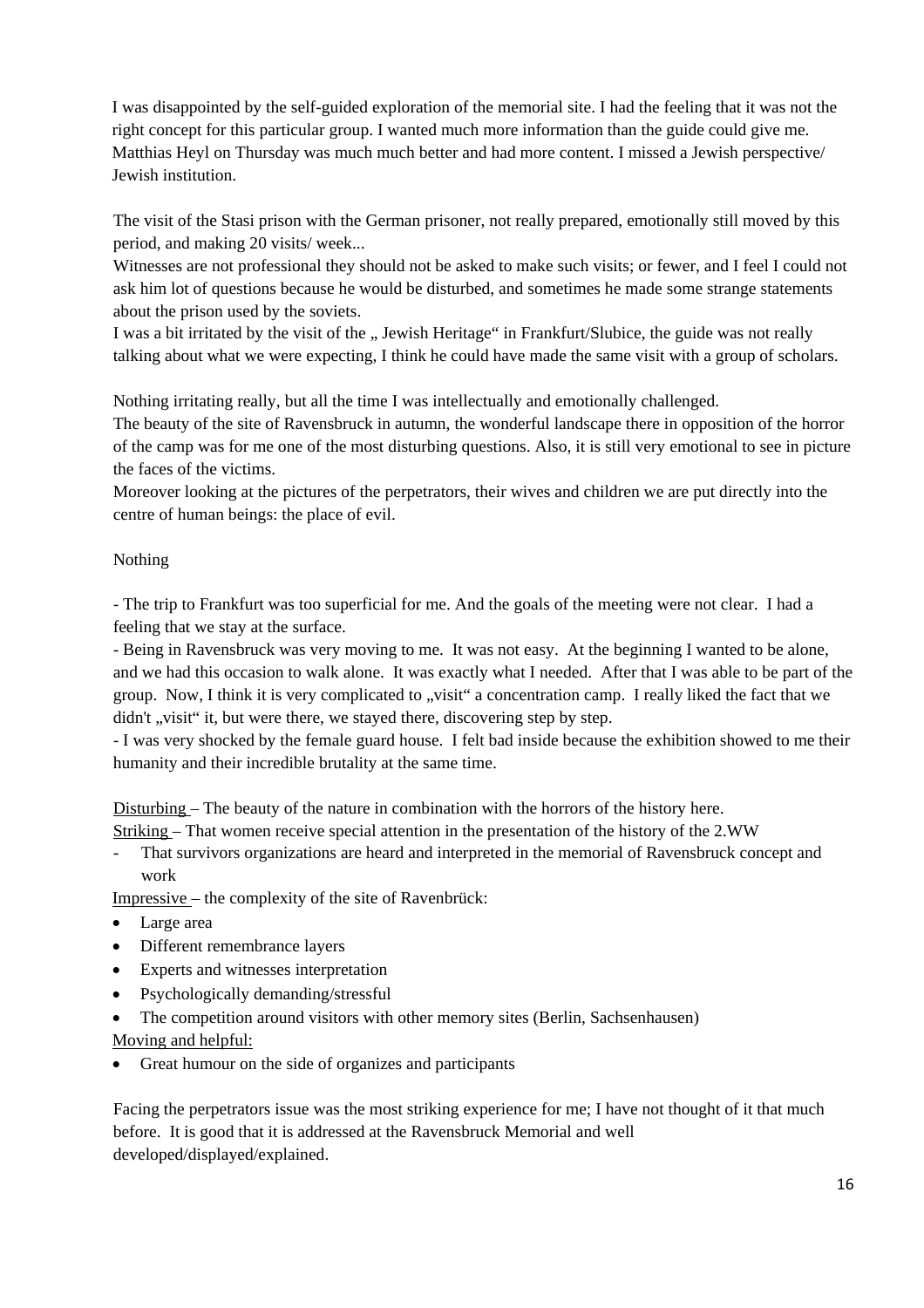Disturbing – to be in this place all the time. I could feel like in prison. Silence of this place, beautiful landscape, lake, colours of autumn that reminds on coming winter and dying such perfectly combines with the ghost of this place.

Moving – was the stories of the victims (Stasi, movies and records that I saw at the exhibition...)

Irritating – being here all the time was disturbing and irritating at the same time. When I came into my room I was starting to think who used to be here during 43, 44, 45...who slept in this bed, and what kind of person it was...

Striking – face of one female survivor on the movie when she was talking about perpetrators (female guard) that force them to sing a song so that she could cry. Her eyes I will never forget.

Also small artefacts, amulets that I saw in museum (a small boot made with bread, sculpture of elephants for good luck...), was quite striking as well.

There are no things which irritates me from the organisation or participants side. I was moved, irritated, angry, ashamed and sad because of the way in which the cemetery in Slubice was liquidated by my countrymen. I was moved also by the visit on the former concentration camp area, because of its tragic history. This place is good preserved and celebrated. Thanks to my German colleges for this!

The most moving and disturbing for me was the stay in Ravensbrück. Somehow it connects the past with the present, and gives a life experience on the dealing with difficult past. I found very moving the discussions we have had in the working groups and the perspective of the participants. At times very conflicting statements, but also interesting.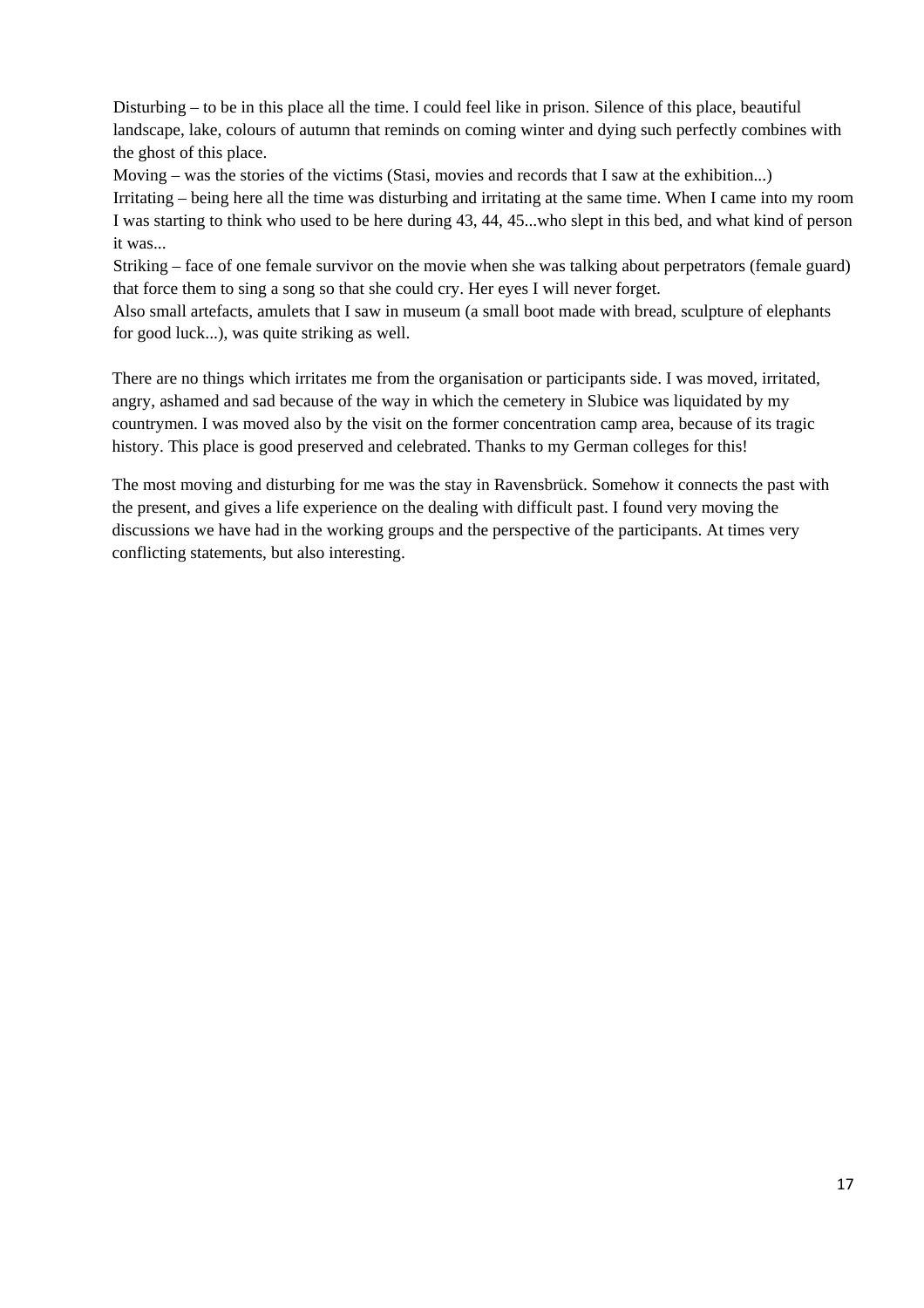### *4. From what I have seen/heard, this week, what can I use for my own work?*

*Mode of work we applied in Frankfurt/Slubice seems acceptable for most of the activities for people of all ages. Method where we research the environment on our own and ask questions, with minimum intervention from the organiser side, seems to be particularly useful in working with young people, who are curios to learn a lot, and avoid any kind of imposition in such communication. Matthias's approach itself is very interesting and it is shame that more people in this branch cannot realise such contact with visitors. Lots of information related to functioning of the Ravensbrück Memorial will be helpful to me when considering modes of presentation of totalitarian regimes.* 

*I find so many things useful for my work – the most useful was visit to Ravensbrück. All details related to presentation of the trauma: numerous drawings made by imprisoned women, photos of SS propaganda, subsequent architectural marking of the memorial area (different historical layers and decision on what to keep and what to destroy), memorial rooms of different countries (presence of ideologies in the countries self-presentation, change of the museum practices depending in line with the changes in political and social systems).* 

- *Mode and method of the memorial centre concept and arrangement*
- *Approach to memorialisation process*
- *"To do/not to do " models in transferring memories to the memorial visitors*
- *Knowledge shared by friends I met at the workshop*

*The workshop will be helpful for me in terms of arranging and setting the exhibitions in the community where I work, especially when presenting perpetrators.* 

*In Frankfurt and Slubice I learnt that nothing relevant would happen unless there are specific and efficient efforts directed towards bringing people closer, and that knowledge I will put in use in Prijedor, the city I am coming from.* 

*Lots of information I received during this week I can use in my work. I found particularly interesting comments and opinions of the workshop participants , as during the discussions we often drew a parallel between learned and new information, and applicability thereof in context of everyday's' political problems that surround us.* 

*Different concepts and approaches to interpretation and presentation of the past; and models and topics for educational programmes.* 

*Many things can be used. We really have seen a lot of different and good technical solutions in the memorials we visited.* 

*Being "a curator of nonexistent memorials", as I call myself, I am definitely going to use each moment of Ravensbrück experience in my work. I was particularly impressed by the concept , but with aesthetics and materials used for the exhibitions (which I am definitely going to apply in Čarakovo memorial centre that is currently under the construction)* 

*More systematic dealing with issues related to victims and perpetrators and bystanderss, attempting to get as many personal narratives which may indicate motivation and circumstances for the made choices, and then putting all that in wider context.*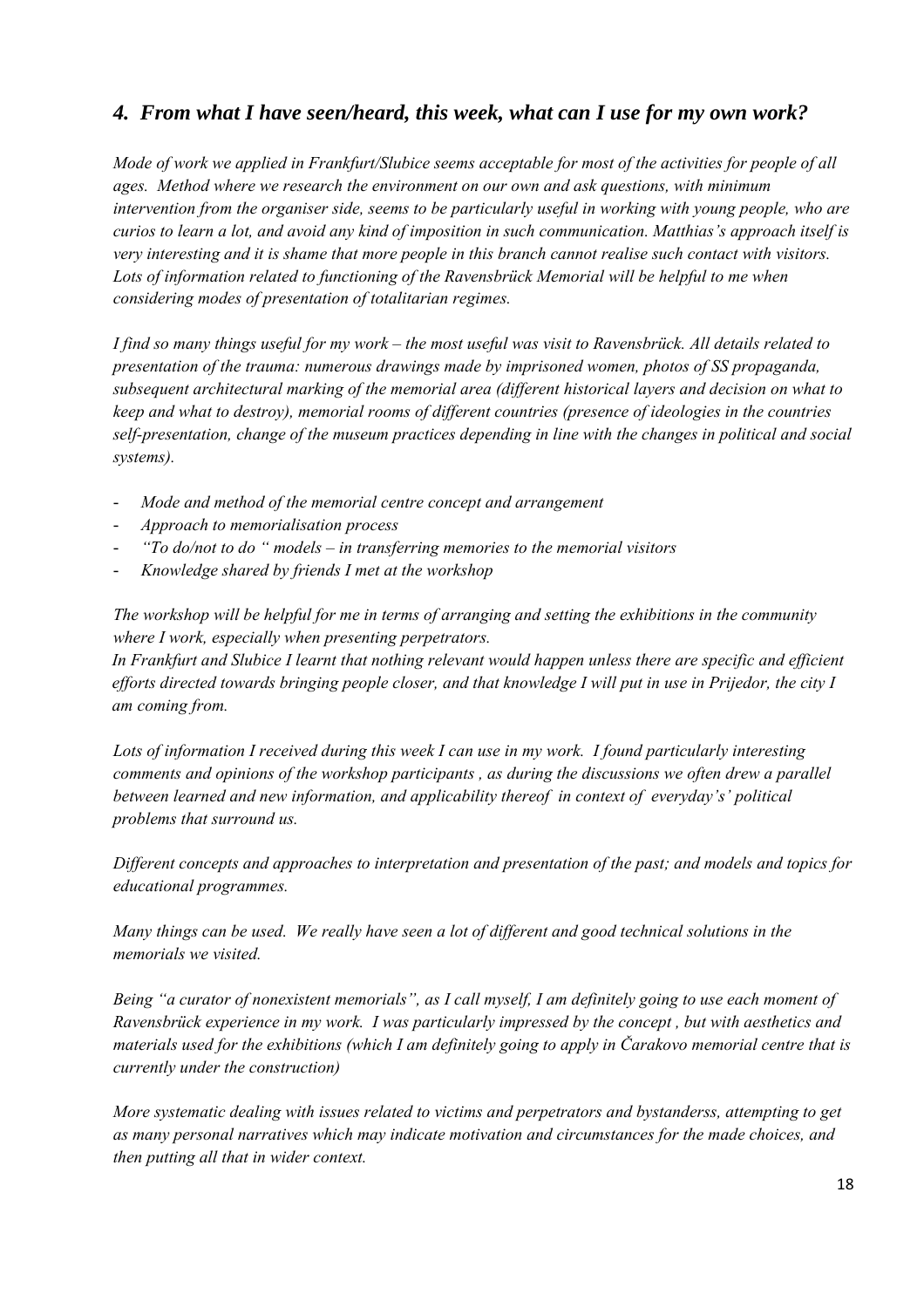*I think I would have the best use of the visits to Frankfurt/Slubice and development of cooperation between the two cities/communities.* 

*There is lot to be learned in Germany; even more from our colleagues in German museums. Starting from their working ethics, results of their work (exhibitions, books) and skills. I would particularly emphasize their innovations, skills and broadness of creativity in marking of the memory sites. Therefore it would be good to deepen cooperation with them in the future, as much can be learned.* 

*For my work the most useful was visit to Hohenschonhausen prison where we were guided by ex-detainee and where we heard his experience and impressions about events from the prison. I think this was not good example of guiding in the memorial centre, and I will try to advocate engagement of professional and trained staff in my organisation, and to provide objective overview of events.* 

*I can make a use of almost the entire trip, in different ways. I have half of a notebook with questions and ideas. What I am actually going to use is another issue. It will depend on my motivation and capability to maintain it with chronic lack of money and depending on whether I will find people ready to join me in my undertakings. I would like to do a kind of in-depth work in small communities in BiH and Serbia; communities that are often left aside from the focus of events. I am interested in generation memories and modes of storytelling, interpreting and reinterpreting. That would be all from me. Given the person, you got quite lengthy comment* ☺*.* 

*Truly, any new experience is useful. After this I intend to get involved in studying of the crimes that took place after the WW2; and some issues raised in the Anne Frank Museum were very important to me.* 

*I would like to pick up on the topics that appear to be our taboos when back in BiH. Since I have heard several times during the discussions that the "fashistoid Serbian politics in Serbia and RS" are the biggest obstacle for progress in the region, I would like to look at this statement a bit closer and continue to search for ways and approaches how to handle this.* 

*Such study trips are helpful for better understanding of the process of dealing with the past, and length of this process; and also different possibilities to present difficult past, which strengthens my work on local level.* 

#### *Ravensbrück*

*Ideas for marking a space in the town where Jewish people lived, and now nobody remembers them anymore; making of maps based on which participants would be able to investigate history of this city and region; exchange of young people in the region is relatively easy to organise.* 

Being surrounded by experts from the Western Balkans this definitely sharpened and enriched my thoughts on how to proceed with the work I do and want to do in the future. The exchange on educational approaches and teaching history to younger generations has given me new ideas and concerns.

 I could use different methods that I saw employed by different organizations especially ones used in educational purposes. Also I get good base for further research of related topics.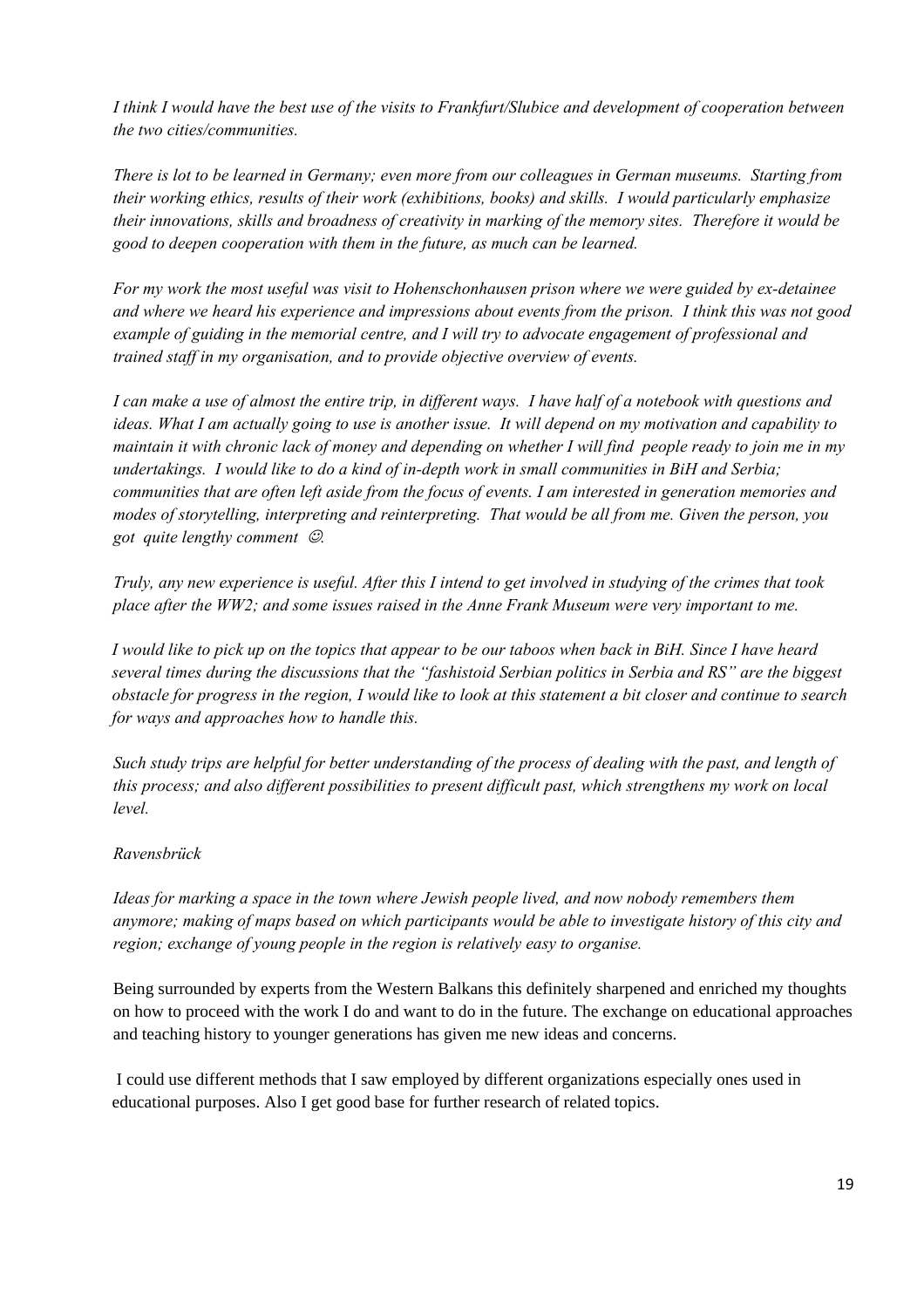I will mostly use the information from discussions and informal talk with other participants. Although I am not directly involved with transitional justice issues I feel that the whole experience here was very educational & informative.

It shall take some time to make a lot of ideas get more concrete

Information, ideas and questions for my own research projects and my NGO-work ; contact with new persons and deepening of contact with "old" participants ; preparation of two future projects with other organizations.

I have learnt from the educational approach performed in Ravensbrück and that could be transformed to my own work.

The conversations I had with other participants will hopefully lead to cooperation. I don't know exactly how and when, it's pretty vague, but I would really love to realise some of the ideas we talked about. As for using elements of the study trip: I would like to organise a visit to Ravensbruck with children from my own country. Why always go to Auschwitz? This place has such a special story that, I think, many youngsters could relate to.

We can definitely use 'German model' for expanding the horizons of particular young people from Balkans in the way that they can draw the parallels between post-war 'dealing with the issues' in Germany and in Balkans in order to learn, understand and possibly try to apply some of the lessons-learned at home. Therefore, the highlight of this study trip/ workshop is idea/concept of organizing of exchange programs for young people.

. - A lot of ideas about memory and memorialisation important to reflect on the history in my country. Contact, that will be crucial for developing new projects

I can use for my own work how ways of visit (like self exploration and then discussion). I appreciate very much the new exhibition (in Ravensbrück), well designed, with many levels (from simple to very deeper), and the way to present biography of victims (I work on this in Oradour)

Nothing too precise, but maybe, in considering Ravensbruck Centre and its very rich documentation: to give us (and to our publics) enough time and space to see, to discover, to think and reflect from what we have seen.

I got new ideas and perceptions for my own international work!!

Concerning the situation in the Western Balkans and German-Polish relations

Good result is beginning project

Material as the film "Was bleibt" and some documentation of the exhibition

Contacts to go on working about different topics… perpetrators, justice, situation in the Western Balkans

The horizontal approach the organisation team used is very inspiring to me. The pedagogical work of Ravensbruck also.

I will propose to initiate the making of sides of university in Frankfurt-Slubice with memory plates revealing the former use of the buildings.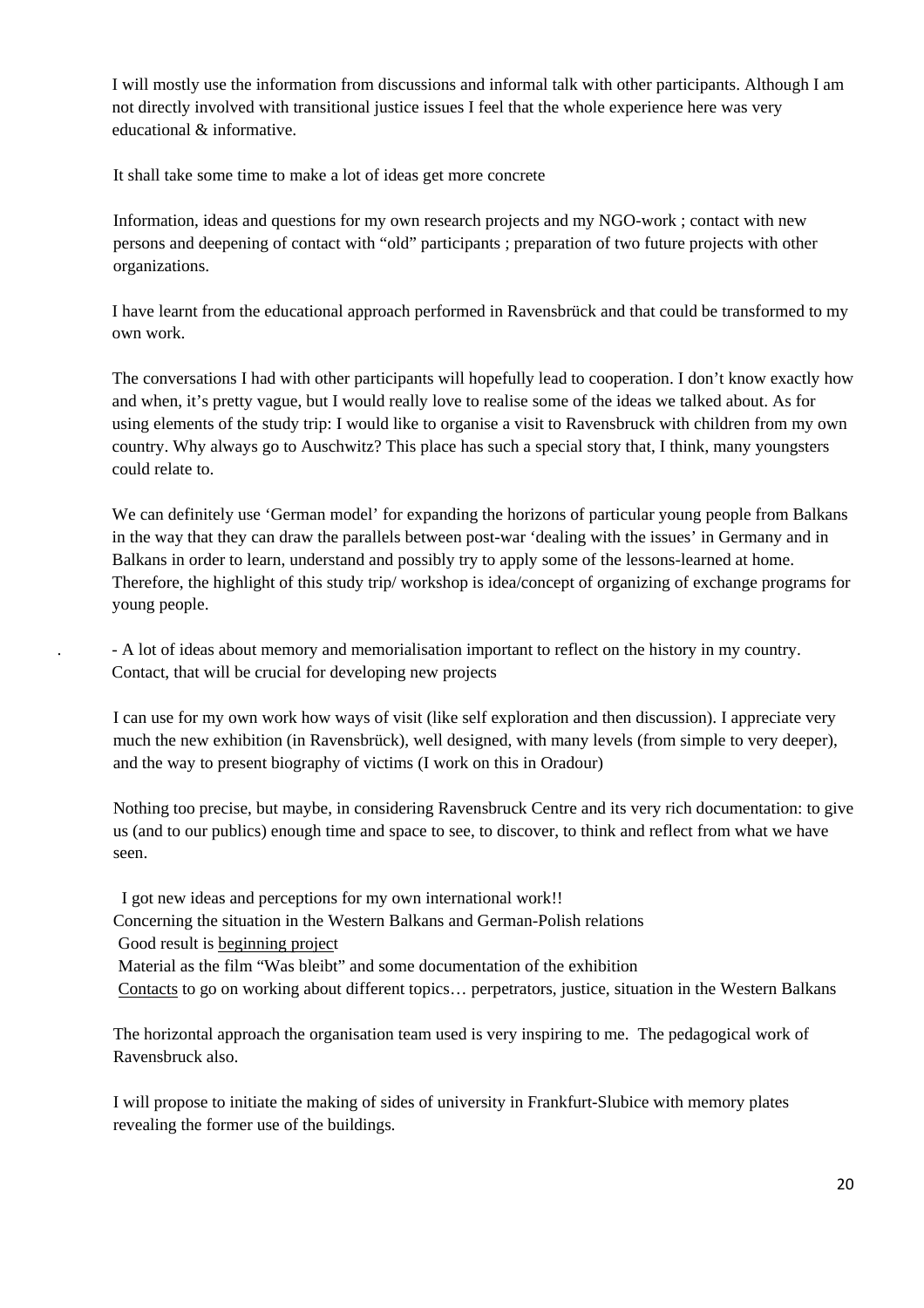I have learnt a lot!  $\odot$ 

- On history of Germany and on history of memory of Germany
- On museum approaches to dealing with past

Almost everything could be applicable in a way to present my experience to others, as well as experience of others. Also, I am thinking about possibility to organise study tour sometime here with the group of young people and victims representatives; and to organise a platform of CSO in BiH on topic of memorialisation.

Many information and other impressions from the visit will be very useful in my work. First of all I enjoy contact with a few people from different institutions or organisations which could give us a profit in future, in a various form of cooperation. Very, very important for my professional life was visit in Ravensbruck and opportunity to see exhibition and get information about a way of leading of the institution, organisation, methods of commemoration, exhibitions etc. In conclusion I can say that the form of interpersonal contact as well as way of visiting different sites opens eyes very effectively

The work I do it is related to memorials, in sense that we tend to have more critical approach to how memorials were built. Seeing how memory is organized, how it is presented and debated in Germany gives me a lot of knowledge on how I should address this better in my own country.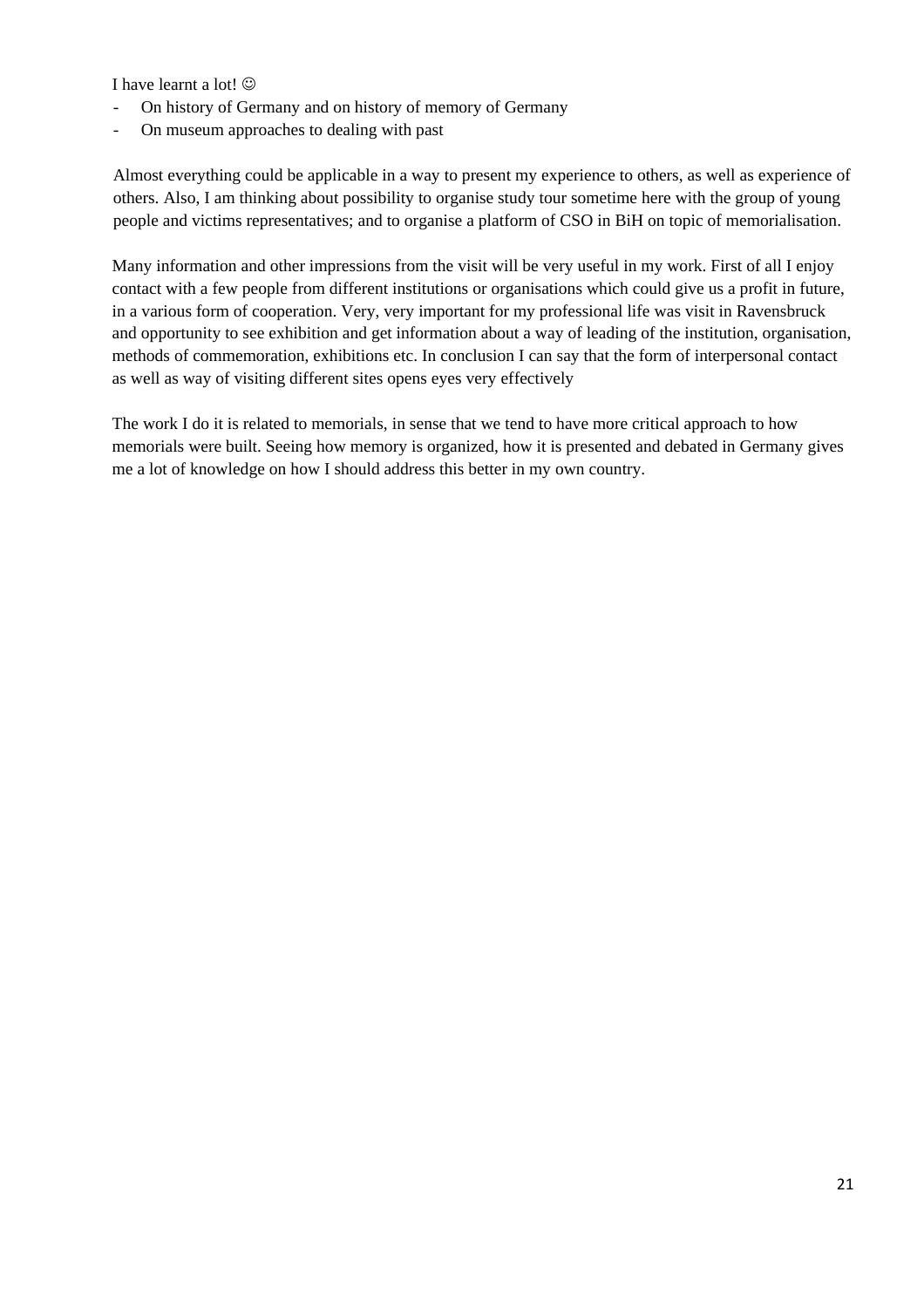#### *5. Suggestions for future workshops/ study trips*

*In the future, more time needs to be set aside for visits to certain places/ memorials and museums. For instance - Ravensbrück memorial covers a huge area, and is very informative, and it is pity to miss something due to lack of time. Also, the study trip may be extended, but also maybe workshop part should last longer, especially when discussing development of the projects and respective concepts. I have an idea for potential study trip in 2015. If the plan is to visit West Balkans region again, my suggestion is to visit Croatia, more specifically Zadar, or Šibenik, but better option is Zadar. From this city we could visit number of camps/prisons on the islands that were built under different systems. More specifically I think about the camps on islands of Goli Otok, Rab, Pag and Molat. Also, some traumatic site from the 90's wars could be visited from Zadar, such as: Skala, Varivode, Knin. Besides, there is still nice weather in Zadar during the second week of October, and hotels are not expensive.*  $\odot$ 

*Russia and some other countries of the former USSR (treatment of the communist era heritage).* 

#### *Shorter working day*

*Auschwitz - visit to the biggest death camp ever. Memory Lab initiative to provide professional assistance to people working in memorials in order to reduce effects and consequences of the secondary trauma.* 

*I am looking forward to workshop in Macedonia and Kosovo. In a meantime I expect to see activation of the website and exchange of contact information of the participants. I expect the quality to be maintained at the level of this-year workshop.* 

*Workshops with concrete examples for educational programmes at memory sites and methodologies for preparation of such programmes (focus and balance –"do no harm")* 

*No suggestions from my side, as both workshops and study trip were well organised.* 

*My ideas for the next workshop are: south of the Balkans and communities similar to BiH. Personally I find idea about the Balkans wars quite interesting, as we in Bosnia have not researched enough. - Thanks for everything!* 

*More education, methodologies, models, good and bad practices of educational workshops and educational programmes. More discussion on role of media in creation of atmosphere leading to mass crimes and media role and actions during and after the crime.* 

*I am positive that next study visit should taken back to the Balkans (Serbia, Kosovo), but also Spain should not be disregarded. Also, I think three days of work in groups is too much, maybe this should be reconsidered.* 

*I am personally interested in the WW2 memorials and museums, particularly those located in former concentration camps in Poland and Germany. Therefore, my suggestion is to organise future study trips to Dachau, Bergen-Belsen, Majdanek, Sobibor, etc.*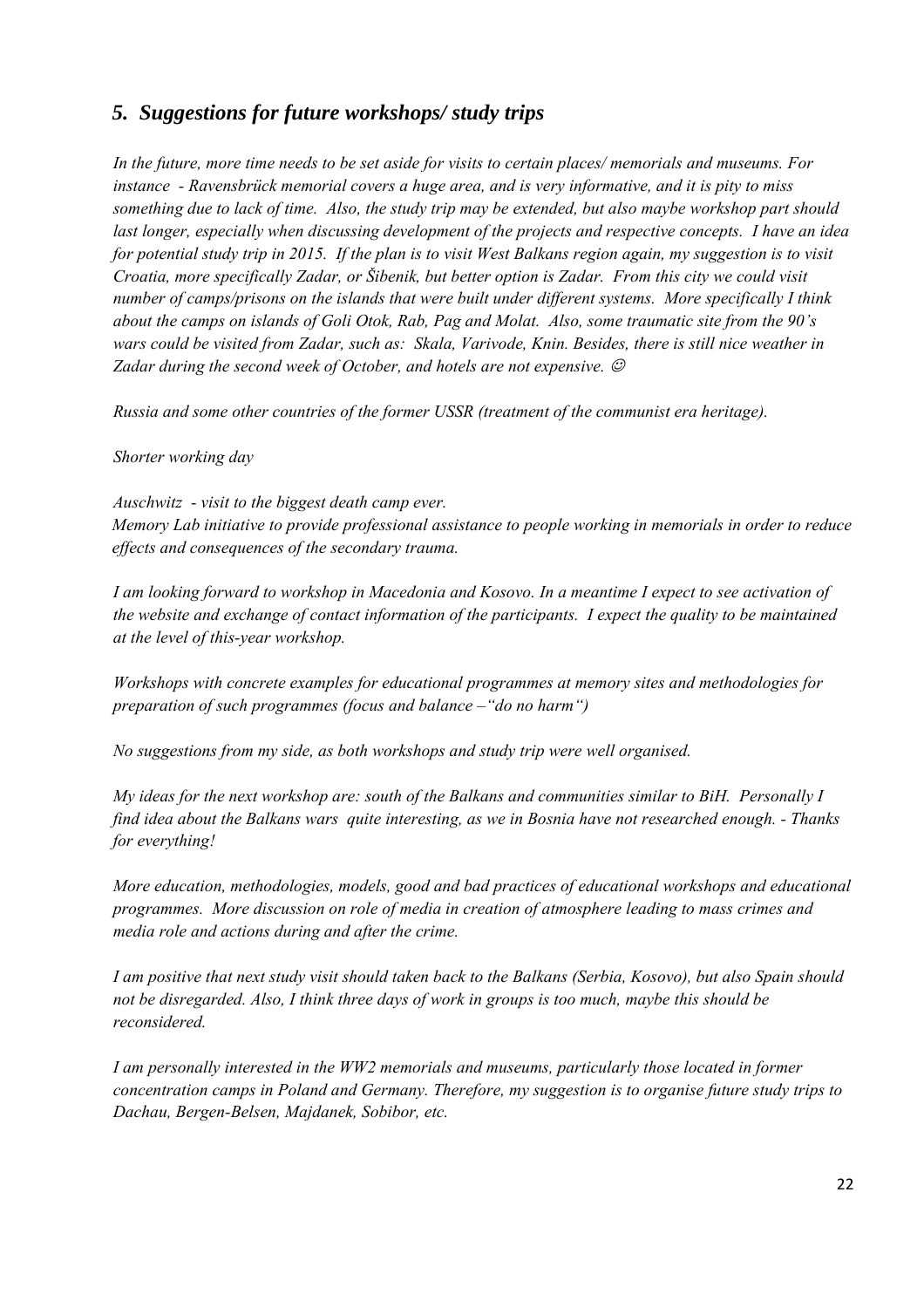*Bit more time should be planned for plenary discussion where everyone would get a chance to comment on visited location before the others. In addition it would be useful to have some kind of introductory session (through discussion in smaller groups) the very first day, prior to study visits. In this way new participants would meet all other participant in easy and quick way, which would make 2-day study visits easier for them. It would be useful to limit quantity of information on visited /seen locations, just to allow for all the seen and heard to be processed (too much information in one day is counterproductive for work).* 

*Locations – Poland + Russia/Ukraine. Israel/ Palestine; Serbia, Hungary (or Vojvodina and Hungary). Method: the same, with minor improvements (e.g. Creation and development of photo and written documentation by volunteers from the group (I may be one of them*  $\mathcal{O}$ *); more free time between the visits. And to cut long story short – Thank you very much, you are good team, and all of you are very nice people*  ☺*. If I may help – call me anytime - … and as I am a bit idle, here is my list of top three locations – \*1 Ravensbrück – for its great concept and for having Matias Heyl who is pretty much a great guy, professional and stimulating (and cynical in a good way)* 

*\* 2. Hohenschonhausen – for being a great example for a critical analysis and for HOW NOT TO DO some things.* 

*\*3 Jewish heritage in Frankfurt-Oder/Slubice – because it is important and it represents different process of dealing with past in Germany.* 

*My suggestion is, for anyone interested in education work to get familiar with educational program of the "Muzej prošlosti za budućnost" (Museum of the Past for the Future) that is developed and implemented by my organisation in cooperation with "21. Oktobar" memorial centre in Šumarice/Kragujevac, and which deals with modern social problems such as discrimination, human rights violation on the basis of historical events, locally related WW2 events and event of execution of civilians and secondary school students in retaliation operation of German army. Maybe it would be useful to visit some places in former Soviet republics. I also feel it would be more useful if share between visits and workshops would be slightly different (3 days of visits, and 2 days for workshop) to allow us to see more things. My feeling is that reflections exceeded necessary level of usefulness.* 

*It is a bit saddening that we were in a camp for women but somehow we did not touch this gender aspect of violence, crime and memory.* 

- *I strongly believe that this aspect needs to be deepen*
- *another topic is: what to do with bystanders?*
- *also important how to analyze and collect family narratives*

*-* 

*-* 

*Necessary to work bit more concretely, without NGO stories and general discussion. Maybe some joint and "visible" work/product after the discussions, to have specific suggestions and proposals for concrete steps. Study tour programme was dynamic (remarkable) , and workshop segment bit slow (although good!!); maybe better balance between the two.* 

It was a good choice not to include organizations presentation, but perhaps in the future you can do two gallery walks/ get to know each other such as we did in Ravensbrück. This would facilitate the mingling of participants a bit more. Also, perhaps ideas for joint project/discussion point during the last day can already be gathered throughout the week and don't 'force' people to come up with it at the spot.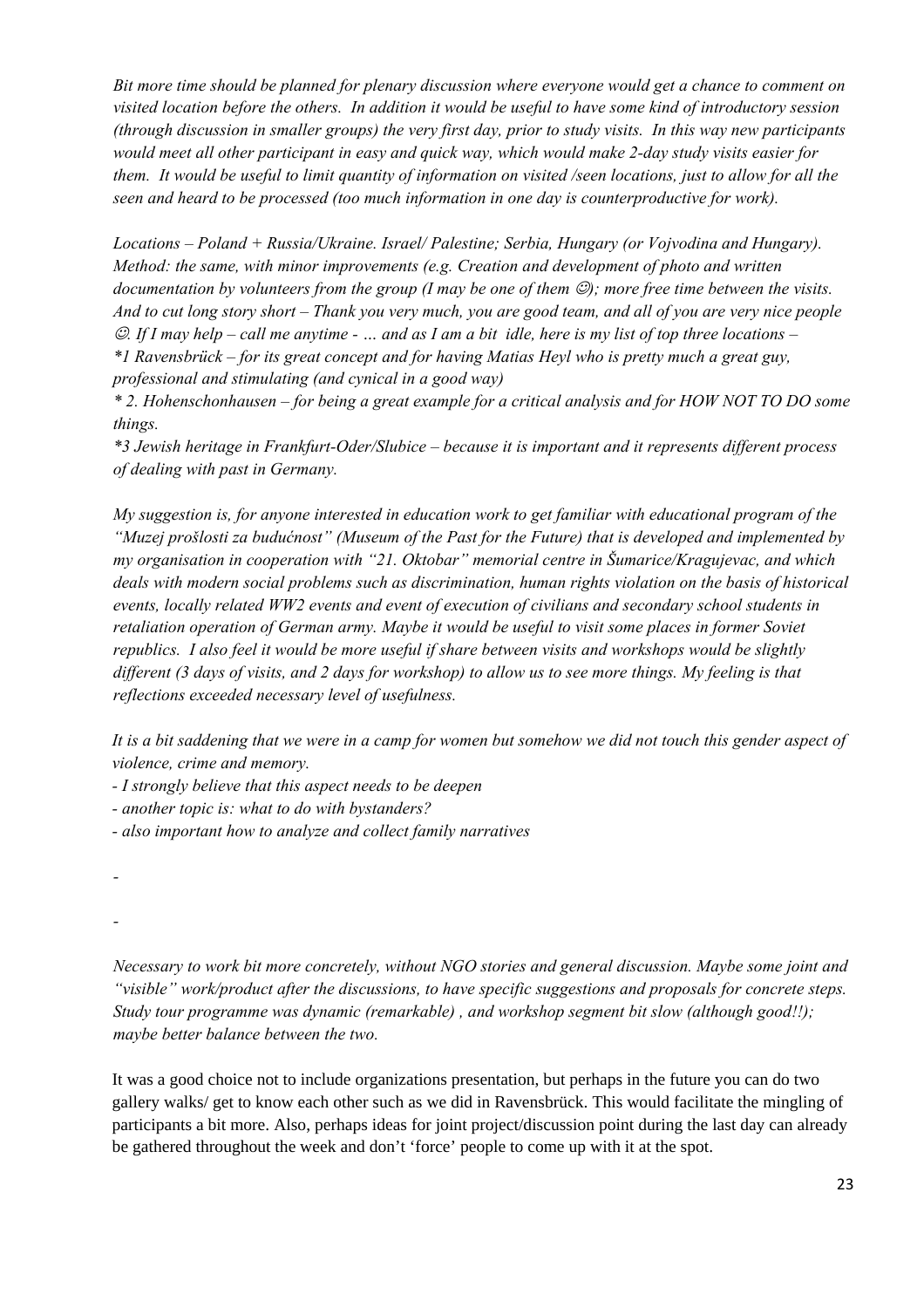It would be good to have more reflections and more discussions on different methods and approaches. Also it would be useful to have some kind of report or reflection of things we saw and topic we discussed on website.

Improve Wi-Fi access =) and reconsider the accommodation options the next time, maybe not so close to the concentration camps. A few nights would be fine, but 4 is a bit too much. - Also, in terms of content, you should carefully choose the tour guides, because the one in Ravensbrück was OK but I felt like something was missing. I lacked background information, more context, etc.

#### **Continue**

I think it is very good that the workshop includes also moments of field-exploration ; perhaps it would also be good to introduce a more explicit moment of group work/ reflection already during the study trip, in order to allow to better digest the many impressions in the first days and in order to create a even better balance between study trip and workshop.

Even though it is natural to see as may sites as possible, I would like to have more time in each site during the next study trip. - I was really happy of this workshop and I hope for the future that you will continue the good work.

I thought for a long time, but I really can't think of many things, except for 1: I would like more historical background information on the sites. Not Ravensbrück of course, because we spend so much time here, but the GDR and Stasi. If next year we go to Kosovo and Macedonia, it would be helpful for me (coming from W-Europe) to have more background information.

- Belgium/Netherlands
- Poland
- Ukraine/ Russia
- Spain/ Catalonia/ Basque countries

Thanks a lot for wonderful time, hope to do the study trip/ workshop next year even better.

Let's go to Poland and talk about memory of the Second World War in post-soviet countries!

Maybe inviting some more French institutions  $\odot$  !like Memorial de la Shoah or Memorial de Caen, but I know that the group is already big...

Having some more inputs by lectures of academics, that sometimes help to have relevant discussions on topics.

For example I appreciate very much that the program was changed on Thursday, and that Matthias guided us in the Siemens facility and the exhibition about the SS officers, it was the opportunity to learn more about the topic ( without a formal lecture), and it helps and furnish the reflexion.

 To allow us to use and share more effectively the produce of our working/thematic little grups, we could maybe print every day a kind of journal (*ein Blatt*, *une feuille journaliere*) which could be a summary of the day from different points of view.

Concerning structure : one afternoon there should be a space of free time (around 3 hours…)